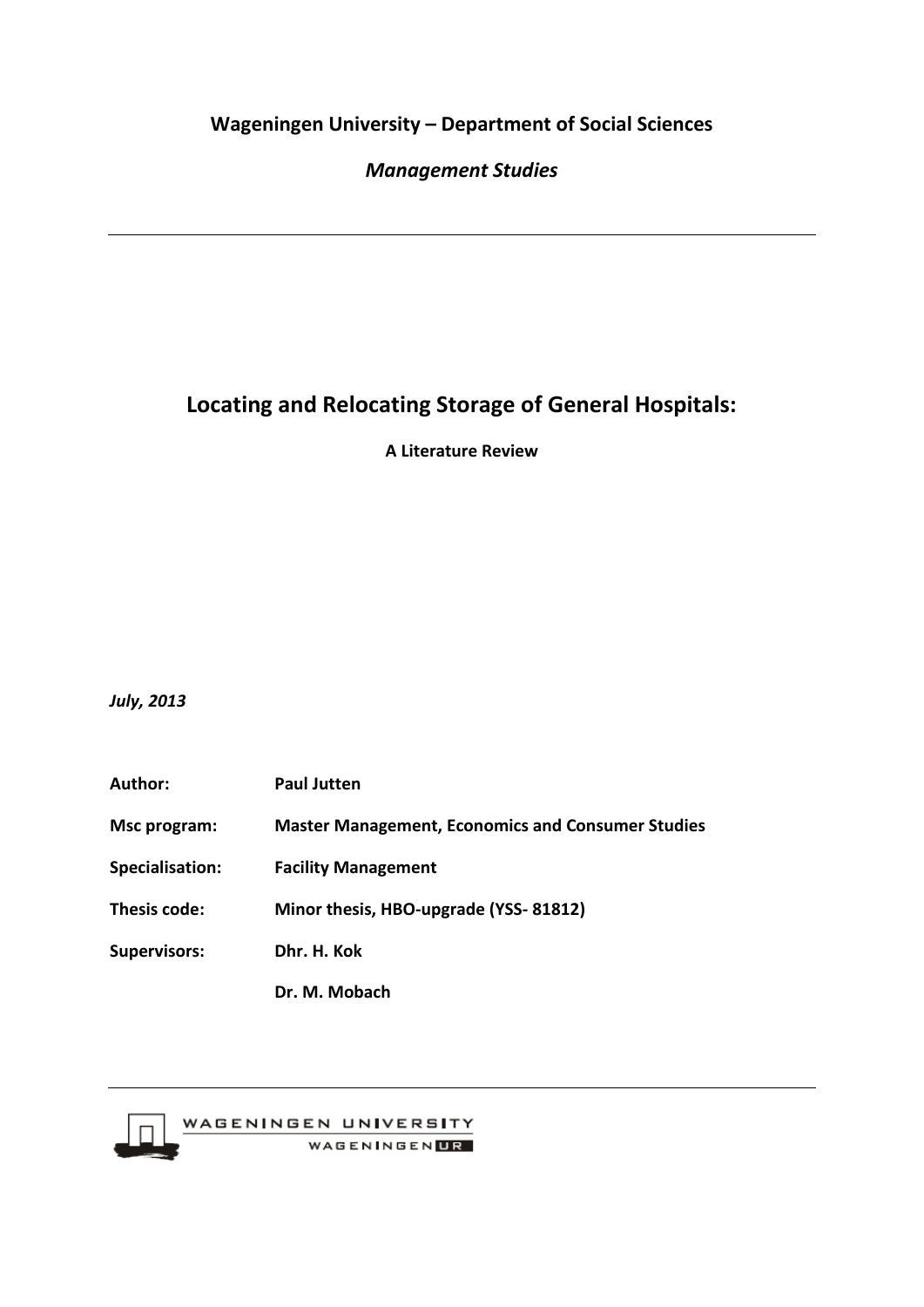# **Table of contents**

| §1.2 Storing products at storage facility located between hospital and supplier  8                |  |
|---------------------------------------------------------------------------------------------------|--|
|                                                                                                   |  |
|                                                                                                   |  |
| Chapter 3: Decision variables for (re) locating storage of general hospitals  14                  |  |
|                                                                                                   |  |
|                                                                                                   |  |
|                                                                                                   |  |
|                                                                                                   |  |
| Chapter 4: Expected impact of the decision variables on storage location of general hospitals  19 |  |
|                                                                                                   |  |
|                                                                                                   |  |
|                                                                                                   |  |
|                                                                                                   |  |
|                                                                                                   |  |
|                                                                                                   |  |
|                                                                                                   |  |
|                                                                                                   |  |
|                                                                                                   |  |
|                                                                                                   |  |
|                                                                                                   |  |
|                                                                                                   |  |
|                                                                                                   |  |
|                                                                                                   |  |
|                                                                                                   |  |
|                                                                                                   |  |
|                                                                                                   |  |
|                                                                                                   |  |
|                                                                                                   |  |
|                                                                                                   |  |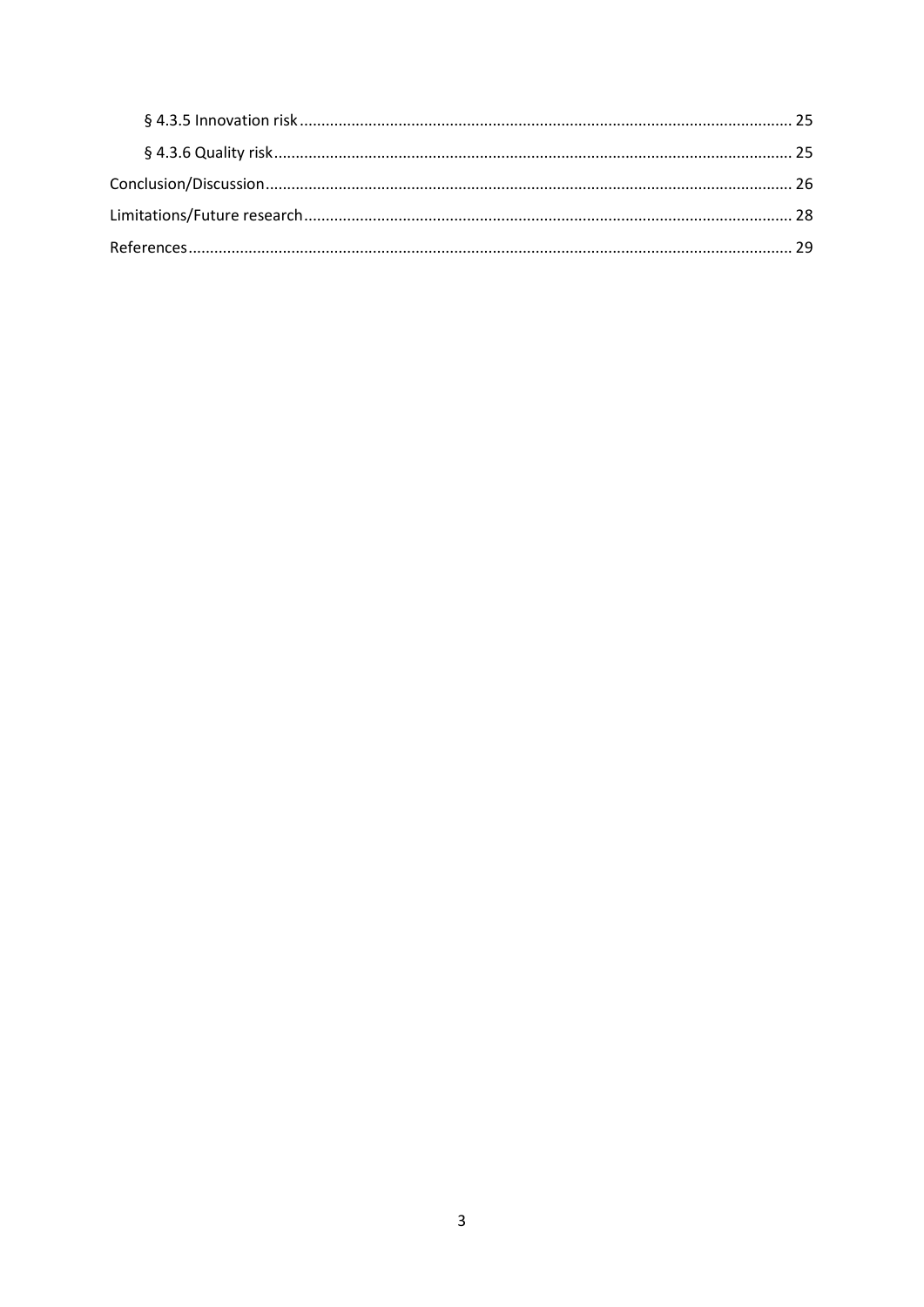### <span id="page-3-0"></span>**Introduction**

Hospitals have an important position in society when it comes to securing public health. Hospitals come in various forms, such as general, academic, and specialized (private) clinics. Basic principal of a hospital is to congregate care capacity and demand for care in a physical location. Medical practice in terms of diagnose, treat, and control are hereby core processes. A general hospitals' primary function is to offer diagnostic and therapeutic services for a broad variety of medical issues (Coles and Hesterly, 1998). An academic hospital is more oriented on the quality of healthcare services and educating future healthcare professionals by collaborating with medical schools and universities (Ford and Britting, 2010). In most cases an academic hospital offers treatment for a wide number of medical issues. Specialized clinics treat one care category (e.g. rehabilitation, pediatrics), where patient treatment time is commonly long-term (Farsi and Filippini, 2004).

To make medical practice of the different hospital types possible all kinds of support activities and means are necessary, each with an impact on the care process and its outcome (Menon *et al.*, 2009). Information Technology for example makes it possible to save and disclose information, and to exchange information quick and reliable. Human Resource departments have responsibility when it comes to inflow of qualitative personnel, staff development, and remuneration policy. Facility Management supports the primary process with building related services (e.g. maintenance, climate control, and interior) and work related services (e.g. cleaning, catering, and logistics)(Atkin and Brooks, 2009). Facility Management and its services are in literature associated with costs, but also with revenues (Okoroh *et al.,* 2001; Wauters, 2005). Some facility services have more direct linkage with the primary process than others (Shohet and Lavy, 2004). There is a tendency of increasingly outsourcing facility services to external organizations for a variety of reasons, e.g. increasing organizational efficiency and cost effectiveness (Ancarani and Capaldo, 2005) (outsourcing rate of facility services 63 % in 2010 (Twynstra en Gudde, 2011)). Also, the degree of outsourcing varies per service (e.g. cleaning service 90% outsourced, document management 23% outsourced (Twijnstra en gudde, 2011)) The degree of outsourced activities in hospitals (36, 1 %) is generally lower than in the industry sector (64,1%) (Bulcke, D., 2011).

With regard to outsourcing, a specific development (Bhakoo *et al,* 2012) noticeable in hospitals is reallocating warehouses outside the hospital. The large amount of goods (e.g. medicines, bandage, and surgical equipment) necessary for the care process and support of this process (e.g. beds, sheeting, and nutrition) generally results in an extensive need of storage. Not all of these goods are in the same amount at any moment necessarily present in the hospital environment (Rivard-Royer, 2002). Scarcity of space for storing goods, and limited financial resources are of significant role in the discussion of storing goods (Farahani *et al.,* 2010). Some hospitals decided to locate their warehouse outside the environment of the hospital, including management of the warehouse. Other hospitals decided to keep the warehouse close to the care process on own property and under own management. What are the drivers and motives for each of these decisions?

Answering this question may help decision makers in hospitals whether to (re)locate their storage to one of the possible storage locations. Clarifying motives and drivers for a storage location decision supports Decision Making Units of hospitals concerned with hospital logistics, by pinpointing variables which are decisive and present in making such a decision. Understanding the variables and their impact is a complex issue, because each situation has to deal with different situational (environmental) factors (Su *et al.,* 2011; VanVactor, J., 2012).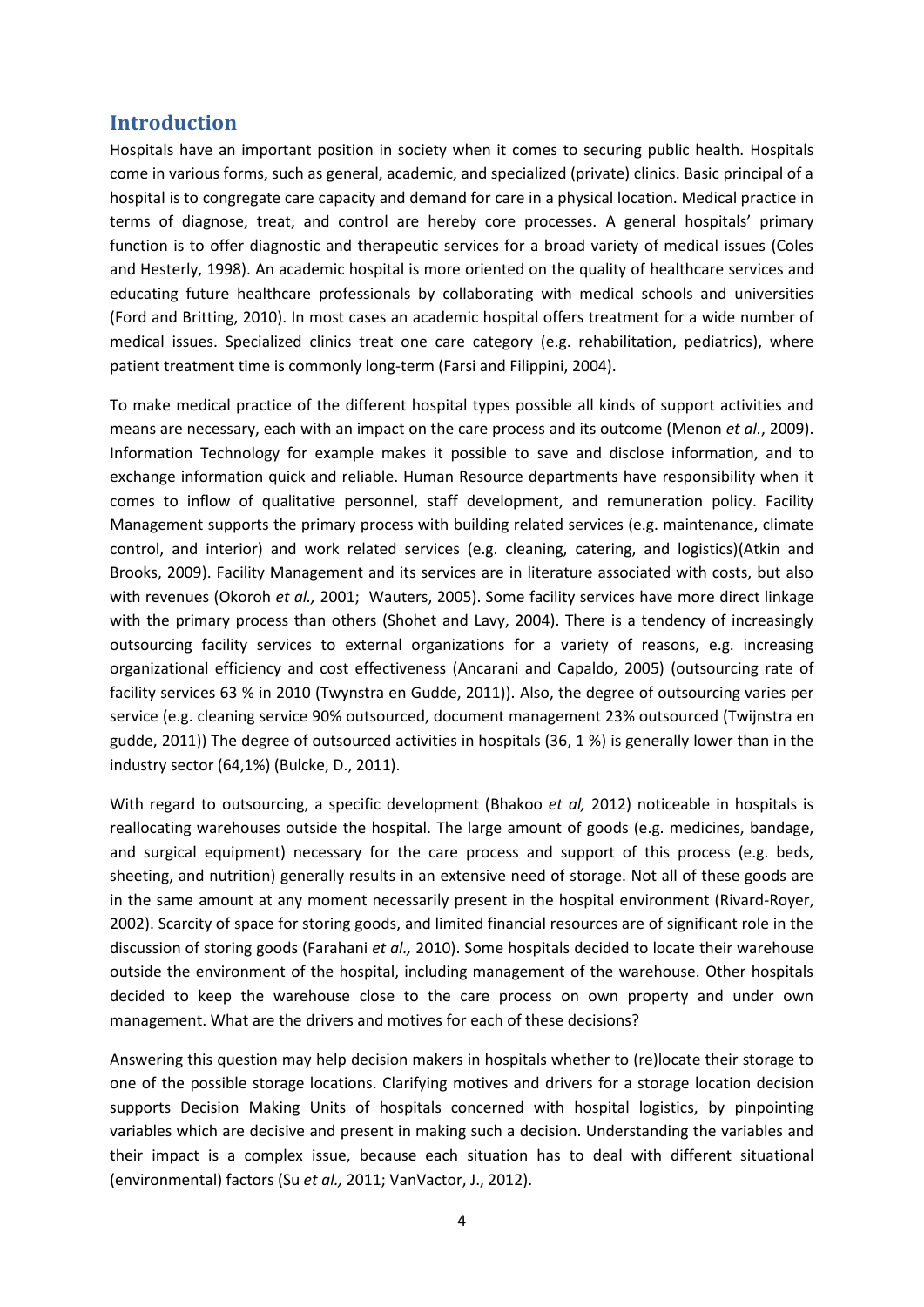Reasons for rationalization of the storage (re) location of hospitals are the rising costs and increasing competition in healthcare (Poulin, 2003; Dacosta-Claro, 2002; De Vries and Huijsman*,* 2011) which challenges the healthcare provider to work in a cost efficient way and by a demand based responsive manner (Meijboom *et al,* 2011). Next to those reasons, storage is an element of logistic processes, which encompasses approximately 30 per cent of hospitals' costs (Dacosta-Claro, 2002; Bhakoo *et al.*, 2012; Pan and Pokharel, 2007). Beside costs the increasing quality expectations of patients are a challenge for hospital's management. The risks involved in meeting quality requirements and cost reductions needs to be taken into account, e.g. physical risks involved in product logistics. All those and other involved variables make a decision towards hospital's logistics a complex issue (Su *et al.,*  2011; VanVactor, J., 2012). With respect to supply chain and facility management practices healthcare is behind in developments concerned with logistics processes (Bhakoo *et al,* 2012) in comparison with the industry sector (De Vries and Huijsman, 2011).To establish if there is a possibility to cut costs, while meeting quality expectations and minimizing risks, the decision and impact of (re)locating storage of hospitals is investigated.

There are several types of hospitals distinguished. The offer of services and medical treatment differ per hospital. Therefor it is assumed that content and quantity of supply varies by hospital type. General hospitals have to deal with approximately 76 per cent of total hospital demand, what implies an excessive product flow (Pan and Pokharel, 2007). Since general hospitals have to deal with highest demand quantity and most likely the most comprehensive supply stream, this study will focus on general hospitals.

To come up with appropriate outcomes we first have to define a main research question and acquainted research questions.

Main research question:

## *Which variables have to be considered in the decision making process of where to (re) locate the storage of general hospitals in order to come up with the most knowledgeable choice of storage location?*

Research questions:

- 1 *What alternative storage locations for general hospitals can be distinguished?*
- 2 *What stakeholders are involved in decision making with regard to (re) allocation of storage in general hospitals?*
- 3 *What are motives and drivers for (re)locating storage of general hospitals?*
- 4 *What is the expected impact of motives and drivers of (re) allocating storage on the decision for (re) allocating storage of general hospitals?*

Afore the research questions are answered is in the research delineation described what is included in this study.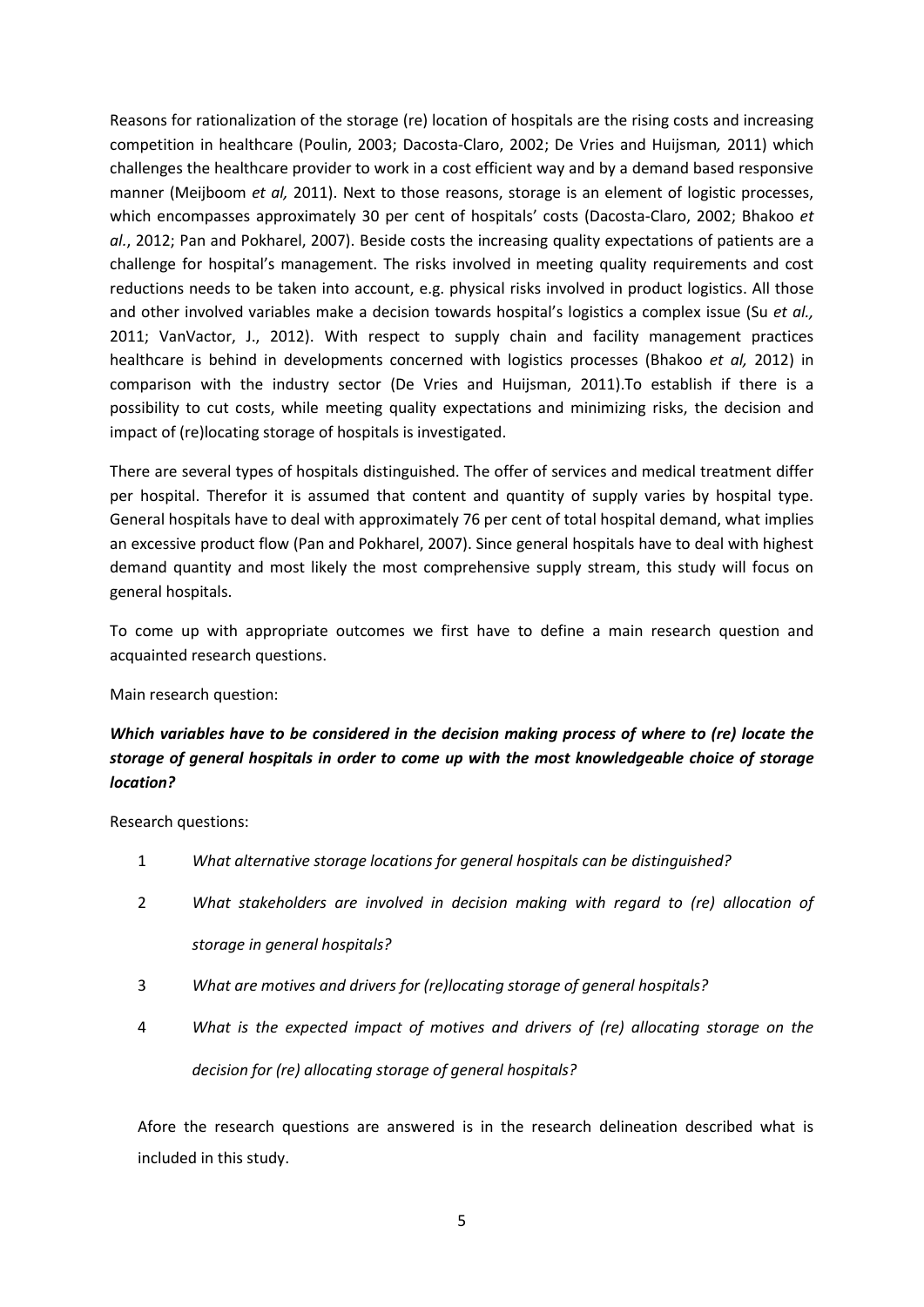# <span id="page-5-0"></span>**Research delineation**

Storage is an element of logistic processes. Logistics is divided into internal and external logistics (Filip and Klein, 2010; Pan and Pokharel, 2007). Coordination and management of internal logistics is part of Facility Management responsibilities (Atkin and Brooks, 2009). Management and coordination of external logistics refers to Supply Chain Management (Meijboom *et al*, 2011; Chopra and Meindl, 2010). Literature from both management perspectives as well as Healthcare Management literature are consulted and interpreted to answer the research questions.

The decision making unit (chapter 2) in this study is concerned with the question what the optimal storage location is for storing products of general hospitals. Out of literature from inter alia Dacosta-Claro (2002), Nicholson (2004), Pan and Pokharel (2007) it appears that based on various characteristics there is a distinction made between critical and non- critical products in hospitals. Distinctive for critical products is that those products need to be available within hospitals at all time (Nicholson, 2004; Pan and Pokharel, 2007). This is necessary to be able to execute emergency care (e.g. surgery supplies, injectable medical supplies, blood). Next to emergency care products, products with a high level of perishability are also stated as critical (Nicholson, 2004; Shen *et al.*, 2011). Perishable products need regular (re)stocking, because there expiration date is relatively short-term (e.g. food-items, medicines with a short shelf life). Products with a replenishment lead time that is not acceptable for hospital processes are also considered as critical products (Pan and Pokharel, 2007; Chopra and Meindl, 2010). Replenishment time refers to time between the appearance of a stock-out and the moment it is restocked (Chopra and Meindl, 2010).

Non-critical products have a replenishment lead time that is acceptable when stock-outs appear or when the order-level is reached. Non-critical products usually have multiple available suppliers and a relatively low cost price (Nicholson, 2004; Pan and Pokharel, 2007). Examples of non- critical products are suture sets, disposable sheeting, latex examination gloves, gauze pads, soap, and medicines with a long shelf life (Nicholson, 2004; Pan and Pokharel, 2007). With critical products there is no possibility to locate them outside the hospital, regarding that critical products deemed to be available (stock-outs are not acceptable) at all time because they have a direct influence on patients' health (Kumar *et al.,*2008). Non-critical products, in terms of storage, can be flexible located. The non-critical products bring no (direct) harm to the patients when stock-outs appear (Bhakoo *et al.,* 2012). It does not have to be present in bulk but only to a limited extent. This allows the decision making unit to determine the optimal storage location for these non-critical products (in terms of quality, risks and costs).

In summary, this study focusses on storage location decisions concerning non-critical products of general hospitals. Literature from facility management, supply chain management, and healthcare management perspective will be consulted and interpreted.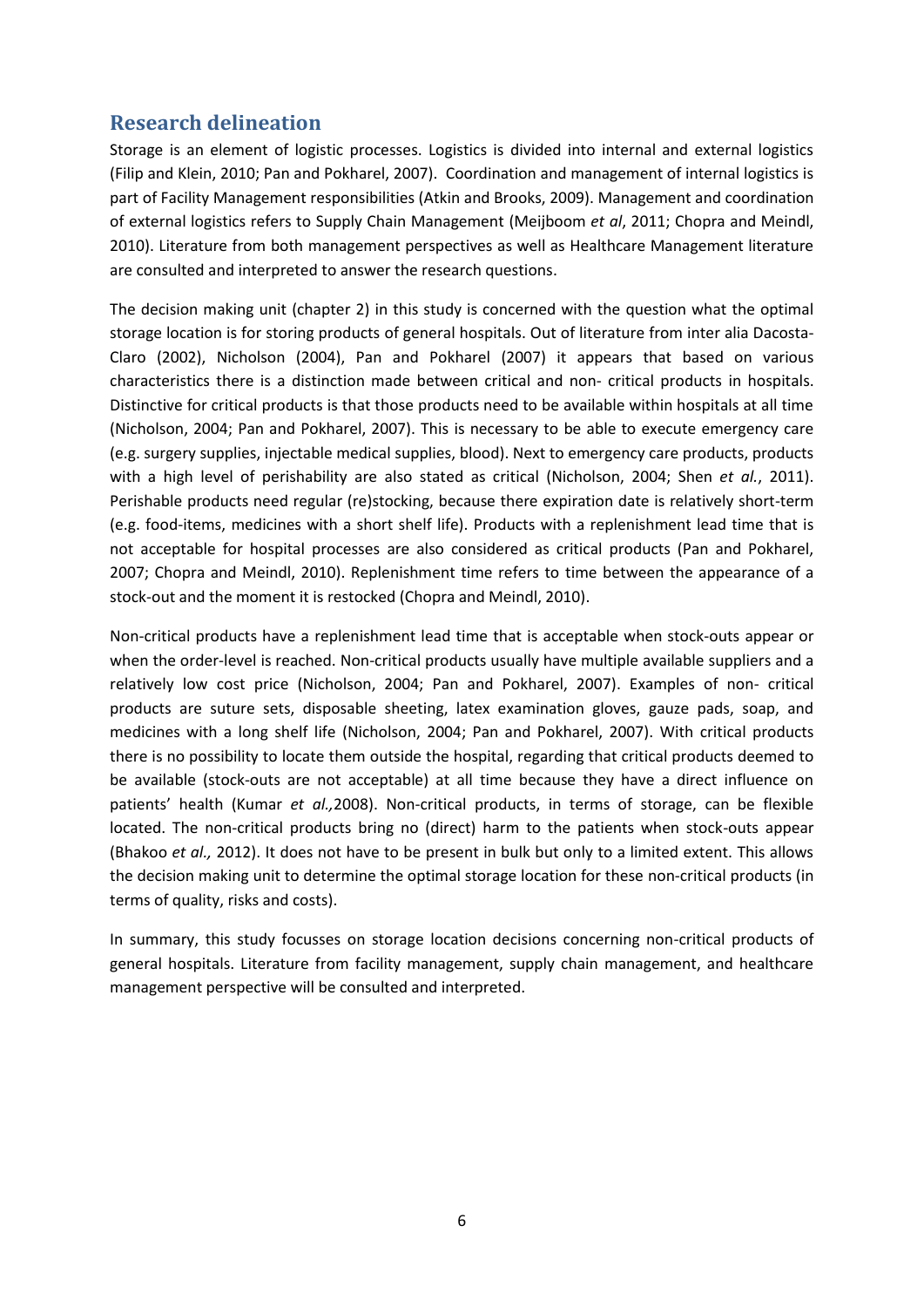# <span id="page-6-0"></span>**Chapter 1: Storage locations for general hospitals**

The storage of general hospitals can be (re) located in several ways. This section distinguishes the possible storage locations.

The storage locations are distinguished by ownership and distance to the hospital. Literature distinguishes three main storage locations (Aptel and Pourjalali, 2001; Bijvank and Vis, 2012; Meijboom *et al.,* 2011; Dror *et al.,* 2012; Rivard-Royer, 2002). The possible storage locations are in this section separately dealt with. The three possibilities are consecutive described:

- 1 Storing products at hospital facility
- 2 Storing products at storage facility located between hospital and supplier
	- o Storage facility property of hospital
	- o Storage facility property of supplier
- 3 Storing products at supplier facility

Deciding to locate storage at one of previous mentioned locations will influence the supply chain configuration. A supply chain configuration illustrates the allocation of resources/products, and the involved supply chain actors (Chopra and Meindl, 2010). The configuration of each storage location is illustrated in Figure 1.

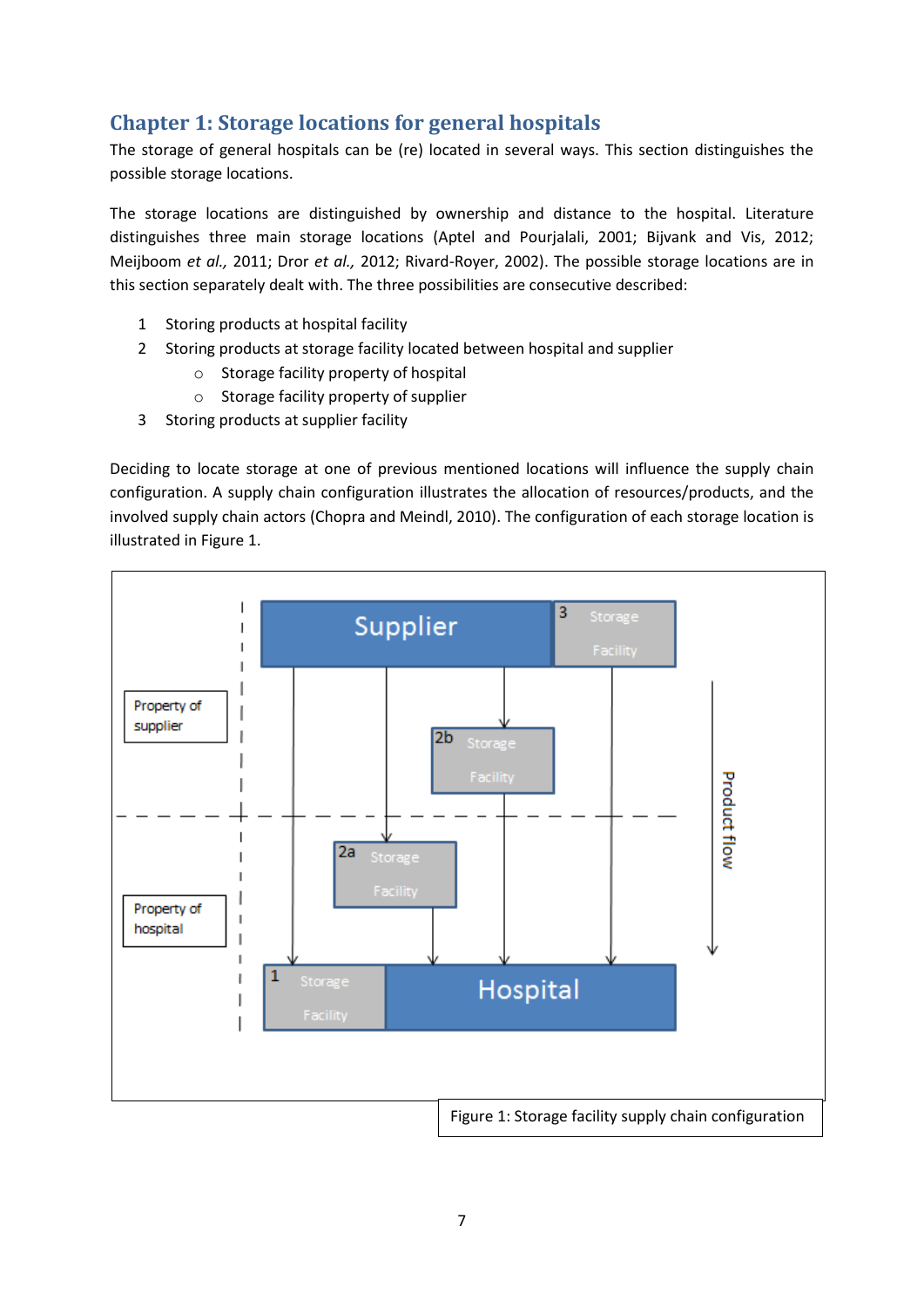## <span id="page-7-0"></span>**§ 1.1 Storing products at hospital facility**

Storing products at hospital facility is identified by a warehouse located at a hospital facility keeping a multitude of products (Bijvank and Vis, 2012). Literature refers to this method as the traditional method (Aptel and Pourjalali, 2001; Bijvank and Vis; 2012, Rivard-Royer *et al.*, 2002; Chopra and Meindl, 2010). Locating a warehouse at hospital's facility enables the hospital to store products close to the care units. Hospital warehouse personnel prepare and deliver products in order of care units' demand or based on forecasting models. The procurement department of a hospital in their turn orders products from suppliers for (re)stocking the warehouse to be able to fulfil orders of care units (Aptel and Pourjalali, 2001; Lapierre and Ruiz, 2007). This storage method is illustrated in figure 1 by storage facility 1.

To be able to distinguish storing products at the hospital facility from storing products at the storage facility located between hospital and supplier, and storing products at the supplier facility, distinctive components are described. Storing a multitude of products at hospital's facility is associated with high inventory costs due to; capacity restrictions for storing the multitude of products (Bijvank and Vis, 2012); high level of waste due to the high amount of (safety) stock (Aptel and Pourjalali, 2001). The transportation costs of this storage method are according to Chopra and Meindl (2010) lower than storing products at a supplier facility or storing products between supplier and hospital, because of a lower delivery frequency from supplier to hospital storage is required since the lot sizes of a delivery are higher. A higher lot size most likely means lower transportation costs per product (Van Norden and Van de Velde, 2005).

Since storage is located close to the care units responsiveness of product delivery (to care units demand) is probably high (Chopra and Meindl, 2010). A high amount of (safety) stock at the warehouse may represent a high product availability of products for the care units (Liao and Chang, 2011).

# <span id="page-7-1"></span>**§1.2 Storing products at storage facility located between hospital and supplier**

Storing products at a storage facility located between hospital and supplier is identified by a storage facility located outside the immediate vicinity of the hospital and the supplier. Suppliers deliver products to the centrally located storage facility in response to the warehouse's order(s). In their turn the centrally located storage facility transports products in response to demand of hospital's staff to the hospital facility (Meijboom *et al.¸*2011) ( Figure 1, storage facility 2a and 2b). To be able to compare this storing method with storing products at hospital facility and storing products at supplier facility, a number of characteristics will be described.

Storing products at a facility between the hospital and supplier enables a hospital to decrease the frequency of replenishment orders to suppliers (Lapierre and Ruiz, 2007). Storing at a central storage facility allows care units to decrease their inventory level to the extent that lead-time permits (Lapierre and Ruiz, 2007).

Transportation costs are most likely lowest in the central storage method in comparison to storing at hospital or supplier facility, because this method allows an economic mode of transportation (Chopra and Meindl, 2010) (e.g. adapted truckload sizes) for delivering products from central warehouse to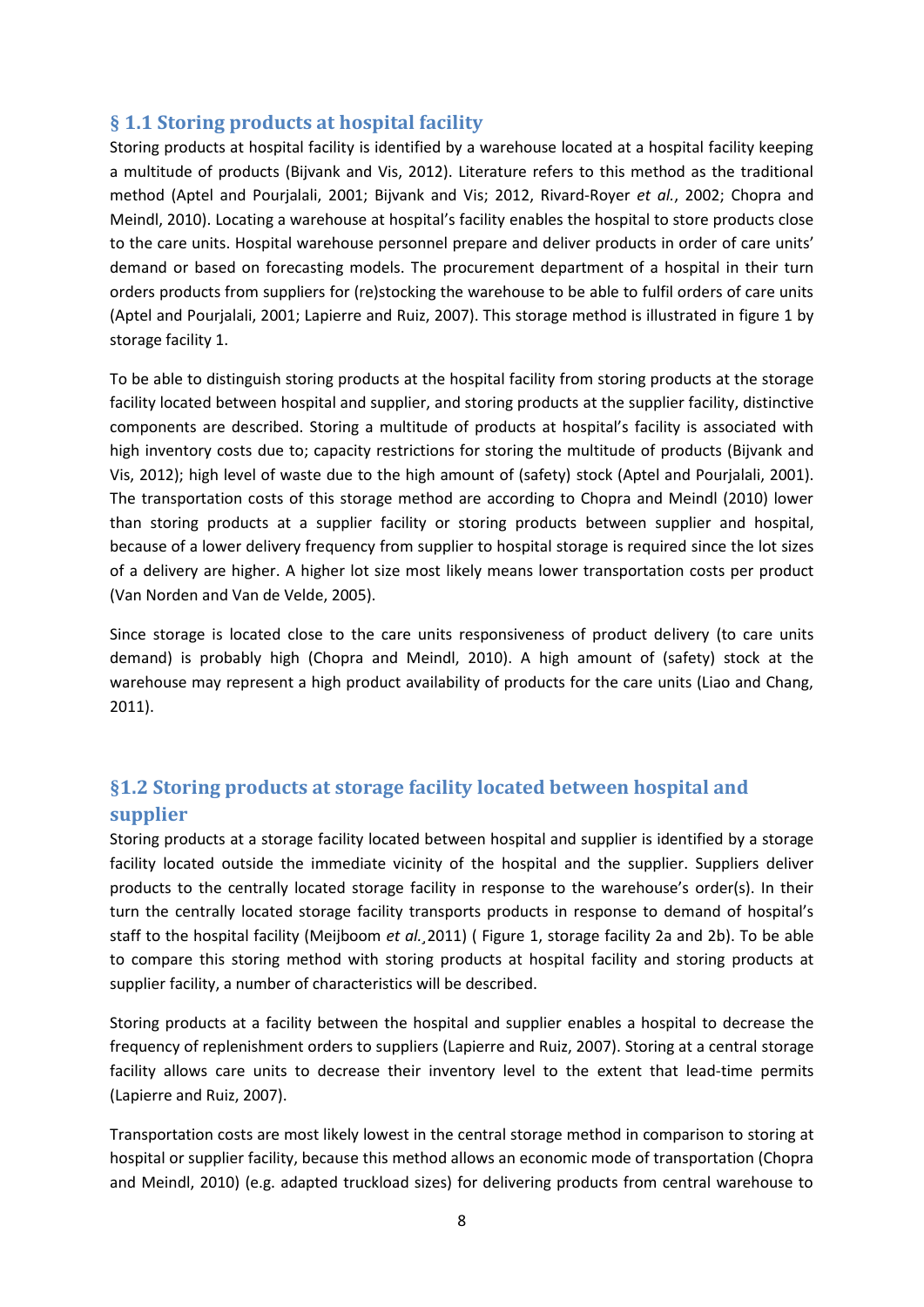the hospital (Chopra and Meindl, 2010; Chopra, 2003). Handling and processing costs are probably higher since using a centrally located storage facility is labor intensive and requires continuous review of inventory at the hospital (Bijvank and Vis, 2012), because the risk of stock-outs is much higher when available storage (space) at hospital is low.

If a hospital decides to make use of a storage facility located between the hospital and supplier(s) it has to make a trade-off between a supplier owned (Figure 1, 2b) and hospital owned(Figure 1, 2a) storage facility. At certain points there is a clear difference between these two storage methods.

A hospital owned storage facility is located relatively close to the hospital to limit lead-time. A supplier selects a location for the storage facility which is central of their customers to limit the overall lead-time and transportation costs (Dror *et al.*, 2012). Figure 2a (Bloemhof, 2010) displays a Minsum model (equal weights) where storage facility is located central to the customers by minimizing the distance to every single customer (Klose and Drexl, 2005). Figure 2b displays a weighted Minsum model where storage is located closest to the customer who purchases most and further away from the smaller customers (Klose and Drexl, 2005). The thickness of lines represents the usage rate (e.g. thicker means more often use of distribution line).





Next to differences in lead-time and transportation costs other differences between supplier and hospital storage facility ownership are; facility costs are lower when the storage facility is owned by the supplier since the supplier has to pay for the facility and has to deal with the risks involved; inventory cost decline when the storage location is owned by the supplier because holding cost (Kunnumkal and Topaloglu, 2011) and facility costs are on account of the supplier (Klose and Drexl, 2005); information risks increases when a storage facility is property of a supplier since storage is under management of a supplier and not under management of the hospital (Rivard-Royer *et al.,* 2002).

#### <span id="page-8-0"></span>**§ 1.3 Storing products at supplier facility**

In the 1970s and 1980s researchers noticed a trend of decreasing storage at hospital facilities (Rivard-Royer, 2002). The storage was increasingly located at suppliers' facilities (Figure 1, storage facility 3). By placing the storage outside the hospital at the supplier, the availability of products inside the hospital depended on logistics processes, making it more labor intensive and very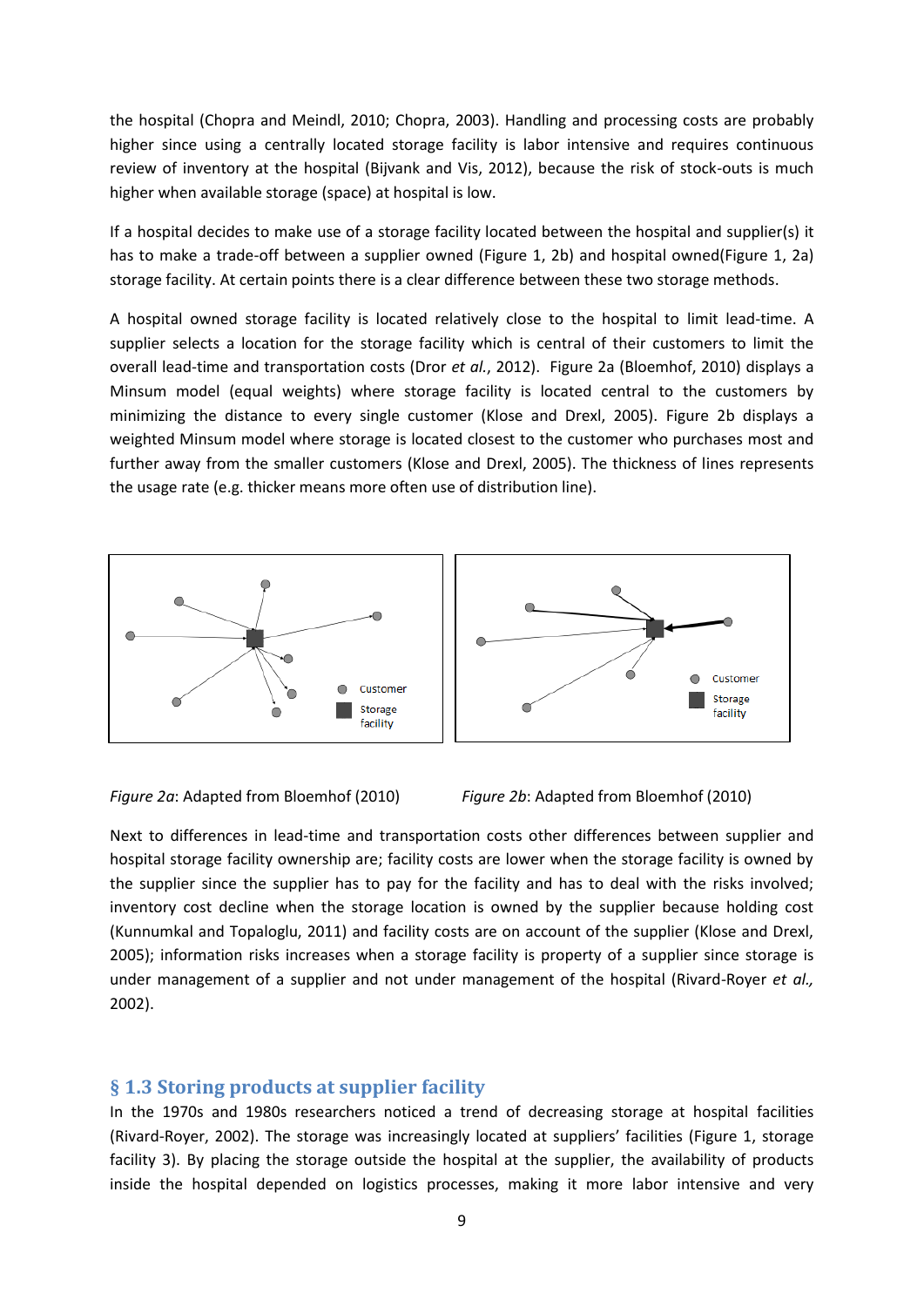expensive. The trend of storing products at supplier facility ran out of steam in the mid-1990s (Rivard-Royer, 2002).

Due to the progression of developments the reasons for not storing products at supplier's facility, labor intensity and costs, are not applicable to date. Especially developments in the field of transportation and information technology make it reasonable to take another look at storing the products at supplier facility. Information technology improves information infrastructure between supplier and customer, and developments in transportation decreases the relative distance between parties by the ability to deliver products more promptly (De Vries and Huijsman, 2011).

Storing products at the supplier's facility reduces the in-house storage of a hospitals' facility. A supplier may deliver products to the hospital in response to hospital's staff demand (points of care or procurement department).

Locating the storage at supplier's facility could seem equal to storing products at a storage facility located between the hospital and supplier (and owned by the supplier). However, there is a difference. Products stored at supplier's facility are delivered directly to the hospital, whereas a storage facility located between the hospital and supplier enforces the supplier to deliver products in two phases. First the supplier has to deliver to the centrally located storage facility, second the supplier most likely has to deliver the products from the centrally located storage facility to the hospital. Therefor the volume of inventory deliveries with a storage facility located at a supplier is higher than a delivery from a storage facility located between the hospital and supplier (Mustaffa and Potter, 2009). It may be assumed that, since the lead time is probably longer a higher level of safety stock is required when storage is located at the supplier.

Handling costs are most likely low by storing at the supplier(s), but unit costs will be higher since the supplier has to deal with storing and (frequent) delivering products to the hospital (Butler *et al.,*1996).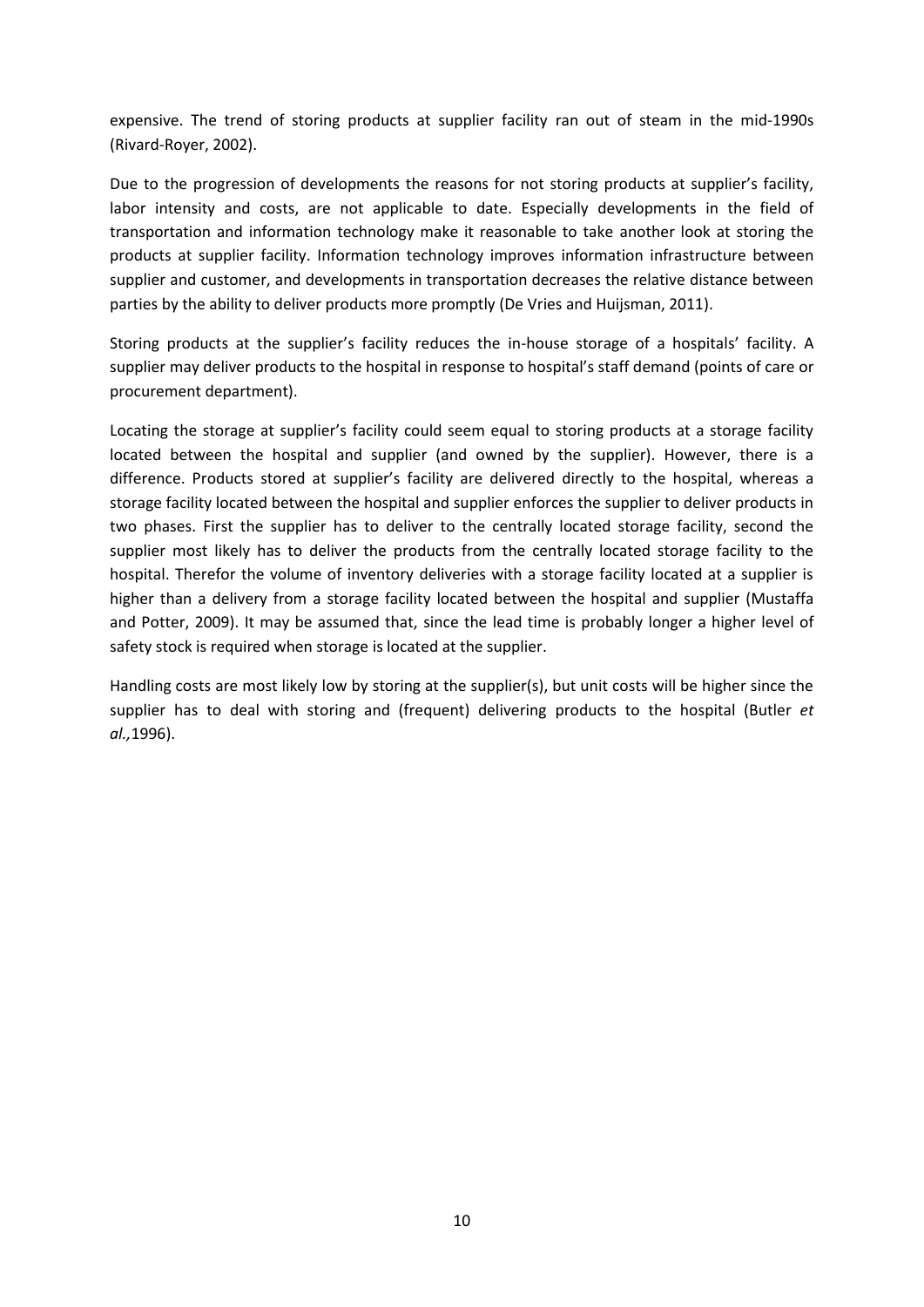# <span id="page-10-0"></span>**Chapter 2: Decision making unit for storage (re)location decisions**

There is a diversity of stakeholders involved in the decision making process for locating storage (Baghbanian *et al.,* 2012). A decision making unit (DMU) is imposed with such a decision (Cheun and Palan, 2012). The composition of the DMU consists of cross functional members from each business level (strategic, tactical and operational business level) of the hospital (Van Vactor, 2012). The diversity of the decision making unit provides a variety of perspectives and interests which makes the decision process more complex. A schematic representation of the decision making unit concerned with a logistics innovation or change decision is displayed in the figure below adapted from Su *et al.*  (2011).



The header of figure 3 (internal/ external supply chain) describes the sector in which the decision find its origin. A supply chain consists out of an internal and an external supply chain (Lee *et al,* 2011; Rivard-Royer *et al.*, 2002; Pan and Pokharel, 2007).The internal supply chain concerns in-house product processes (e.g. storage, internal logistics), and the external supply chain concerns processes that involve product handling outside the hospital (e.g. logistics, storing) (Lee *et al,* 2011; Rivard-Royer *et al.*, 2002; Pan and Pokharel, 2007).

It can be assumed that the executive sponsor and financial manager eventually decide what storage location will be used. To come up with information about the storage locations the executive sponsor most likely assigns the logistic department to come up with the appropriate information. The logistic department in this case most likely includes personal with the expertise of facility management (FM), supply chain management (SCM), and/or project management (PM) regarding storage locations of hospitals.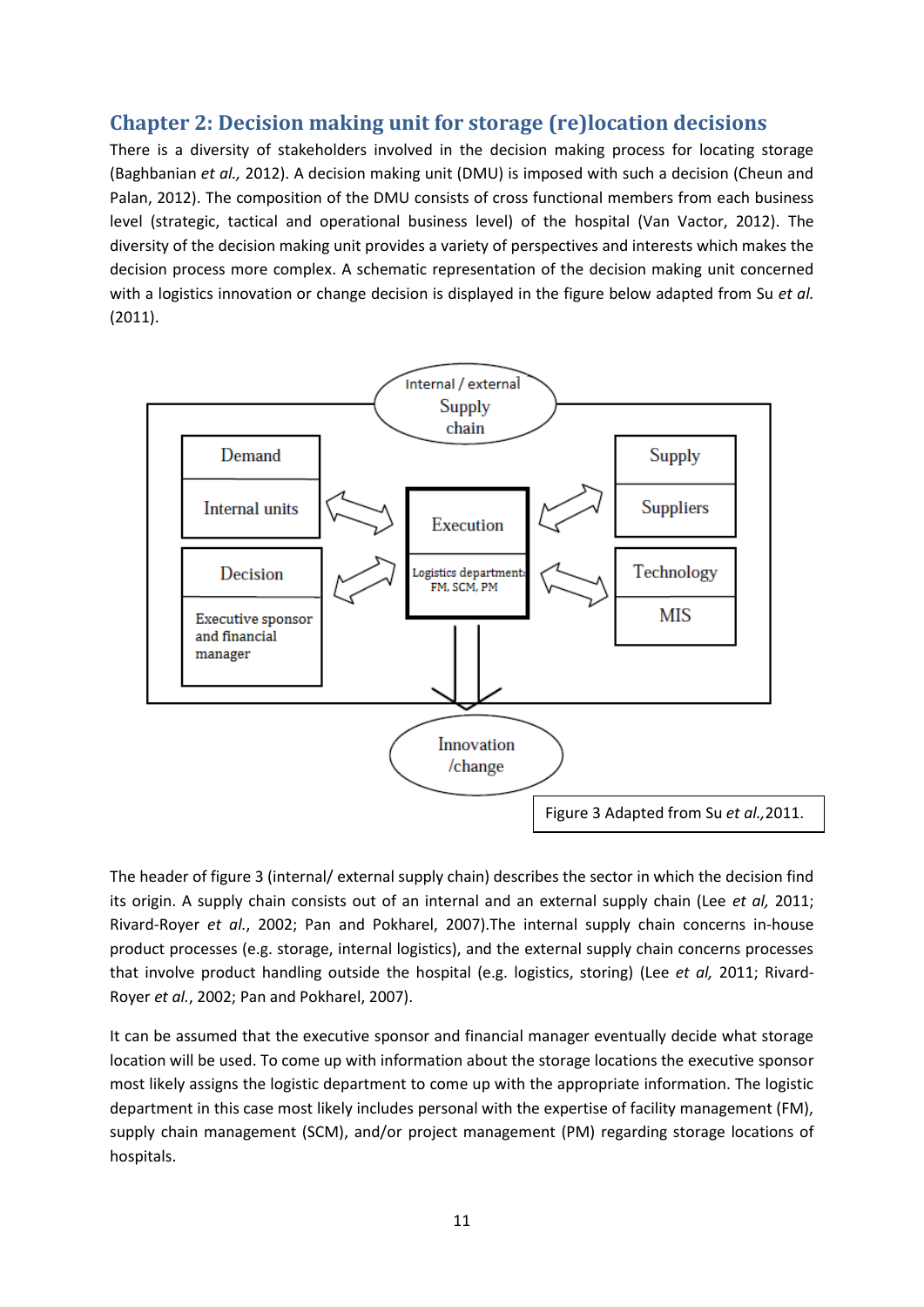The assigned (logistics) department coordinates and communicates with the other members, by providing and receiving information related to the storage location decision. The facility manager contributes to this information flow by providing knowledge about supportive processes like; storing the product; and product distribution inside the hospital, (Su *et al.*, 2011) aiming to make the internal supply chain more effective, efficient and flexible (Maas en Pleunis, 2001). A supply chain manager contributes to the information flow by giving information about the possible storage locations; storing methods; logistics; and ordering policies (Su *et al.*, 2011). Aim of the supply chain manager is to maximize profits and quality by optimizing product, information, and fund flows (Chopra and Meindl, 2010). Day to day business of facility managers and supply chain managers includes product logistic processes, what states their interest and responsibility in this decision. So, we expect the logistics department when providing information on the (re) location of storage, to focus on the product flow through the internal and external supply chain.

Internal units (Demand) of a hospital also have a certain interest in supply chain decisions. They expect that logistic processes support them to provide the required quality and quantity of products and at the right time (Su et al., 2011). The internal units are represented in the DMU by a delegation of physicians (Su et al., 2011). The physicians translate the demand and expectations of patients, combined with their own expertise, into demand (quantity and quality) of products to satisfy hospital staff's needs, to be able to cure and care patients (Kumar *et al.,* 2008; Lim and Tang, 2000). So, when providing information on the (re) location of storage, we expect the internal units to focus on the quality and availability of the products.

Suppliers are organizations that are responsible for delivering qualitative and the right quantity of products in response to hospitals' order (Lee *et al.,* 2011). Including supplier information in the decision making unit enables to clarify capabilities of suppliers; give insights in the upcoming developments (products, logistics, storing); and defining service quality and prices (Su et al, 2011; Gadde and Snehota, 2000; Lee *et al*., 2011). Interpreted out of literature from the industrial segment supplier relationships are significant because they are important for the future of the hospital (business) since they deliver products (quality) that respond to the needs and expectations of hospital staff (customer relationship) (Gadde and Snehota, 2000). Therefore, when providing information on the (re) location of storage, we expect the supplier information to focus on options for building (long term) relationships with the hospital, and information on the developments in suppliers market.

Hardware and software requirements have to correspond with data and information flows. Therefor information of the Management Information System (MIS) staff is included in the decision making unit. The MIS staff has to deal with the information flow in-house (between care units, and in-house storage facility (or procurement department)) (Awaya *et al.,* 2005) and with information flow between hospital and other members of the external supply chain (Su et al, 2011). It is important that the information flow runs fluently to avoid a bullwhip effect, where a discrepancy between product demand and product supply is the case (Lee *et al.*, 1997). So, in providing information on where to (re) locate storage, we expect the MIS-staff information to focus on the information flow and supportive information systems.

The financial manager and executive sponsor are for financial support and overall approval included in the decision making unit (Su et al, 2011). The (financial) executives are the deciders in this process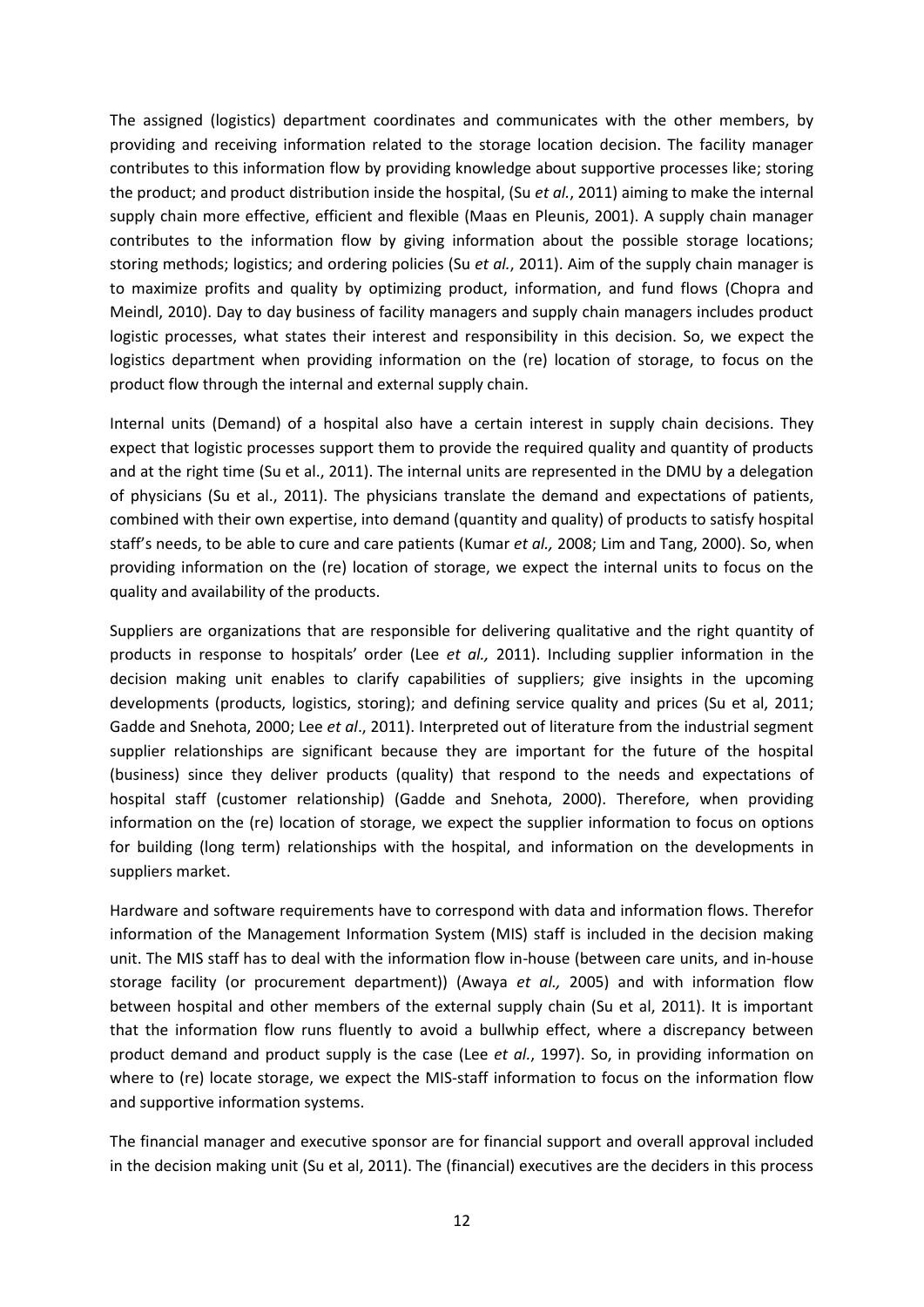and consider approving plans provided by the logistics department. So, in a riskier, heavy regulated environment and an increasing competition it is important that all the relevant information (estimated by the logistics department) is transferred to the executives (Kovner, A.R., 2001). So, when deciding on the (re) location of storage, we expect the (financial) executives to focus on financial constraints (budgets) and organization wide impact (in particular risks) of a storage location decision (is it in line with vision, mission, and strategic objectives).

It appears that there are multiple actors involved with a decision on the (re) location of storage. They all have different interests and specialisms. We therefore expect a decision process concerning storage facility (re)location to be complex and time consuming.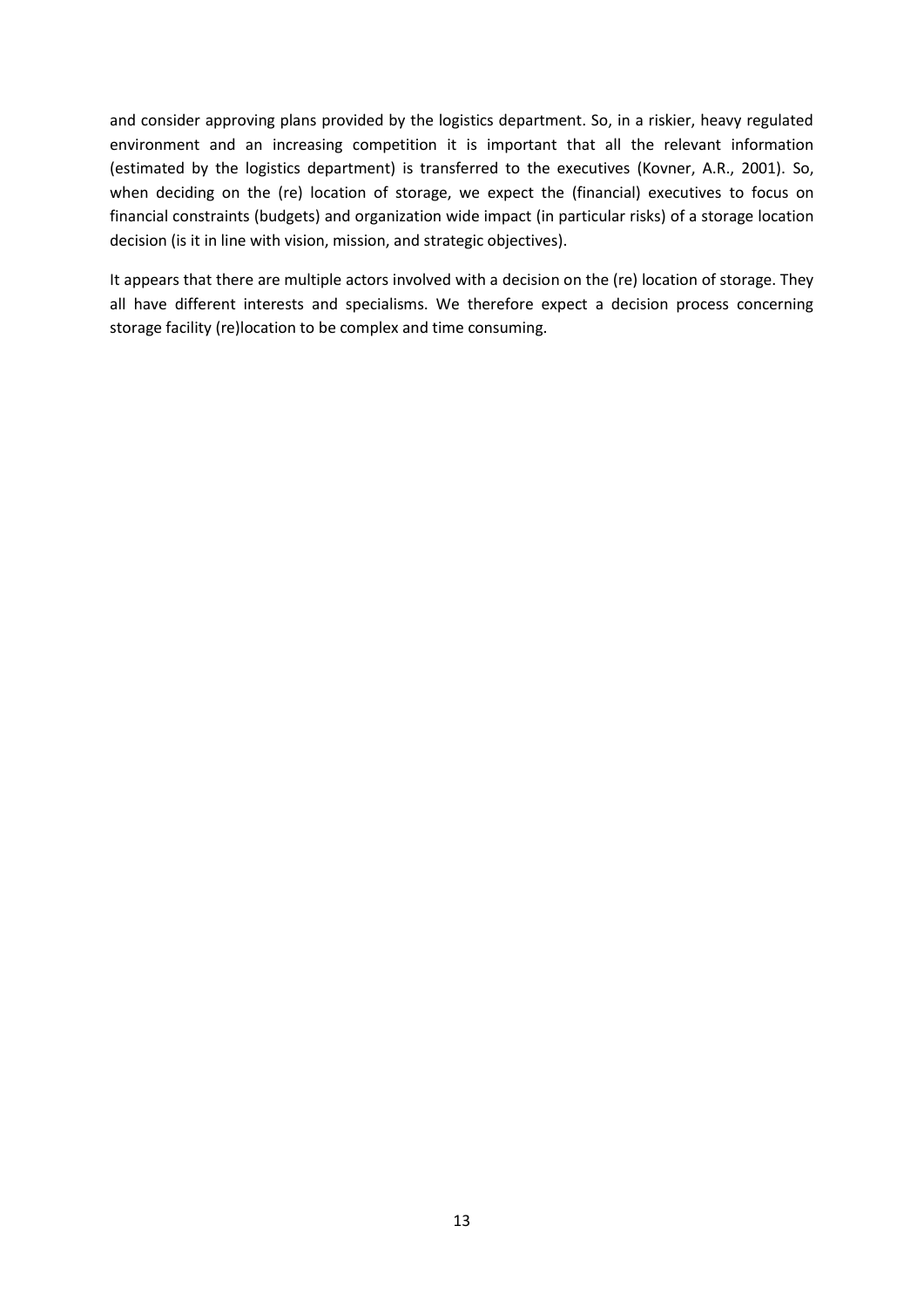# <span id="page-13-0"></span>**Chapter 3: Decision variables for (re) locating storage of general hospitals**

A decision regarding the (re)location of storage, is associated with several motives and drivers. Those associated motives and drivers are translated into decision variables. This section describes the decision variables that are mentioned in literature. Decision variables are variables which characterize the different possible scenarios and are useful for making estimates to support decision making (Colin *et al.,* 2011). The decision variables are a mixture of numerous technical, strategic and operational variables (Ling *et al.,* 2008).

It seems that authors value the variables costs (Dacosta- Claro, 2002; Lodree *et al.,*2004; Nicholson *et al.,* 2002; Rego and De Sousa, 2009; Rivard- Royer, 2002; Tancrez *et al.*, 2012) and quality (Ling *et al.,*  2008; Dacosta- Claro, 2002; Lodree *et al.,* 2004; Aguilar Chinea, 2009; Meijboom *et al.*, 2011; Lim and Tang, 2000) of the hospital services as most related to a decision for (re) locating storage. For example, Tancrez *et al.*(2012) states that locating a storage facility is all about satisfying customer demand while minimizing costs. Dacosta-Claro (2002) writes that resource utilization is about increasing product and service quality to out run competition and at the same time reduce costs. Costs and quality are the main decision variables. Literature related to the topic numerous times mentioned the importance (as shown in the examples) of both factors in making this kind of decision.

Another variable which has an impact on the decision besides costs and quality is risk, according to Cagliano *et al* (2011). However, in topic related literature the variable risk is not mentioned that explicit, where other literature stated that the risk variable is highly important in (almost) every decision (Verbano and Venturini, 2010). Therefor in this section the variable risk is taken into account and rated as main variable.

Next to the three main variables there are a number of so-called situational factors (Jaros *et al.*, 1994). The situational factors are hospital size, logistical staff, infrastructure, strategies, and government regulations (Demirel *et al.,* 2010; Farahani *et al.,* 2010).

### <span id="page-13-1"></span>**§ 3.1 Costs**

Similar to the industry sector the healthcare sector has to deal with the harsh economic conditions and so needs to minimize costs (Lodree *et al,* 2004). It appears that a decision regarding (re) locating storage of general hospitals concerns a variety of cost components (Liao, 2010; Norris, 1998). In table 1 Norris (1998) distinguishes several operational cost components for locating storage.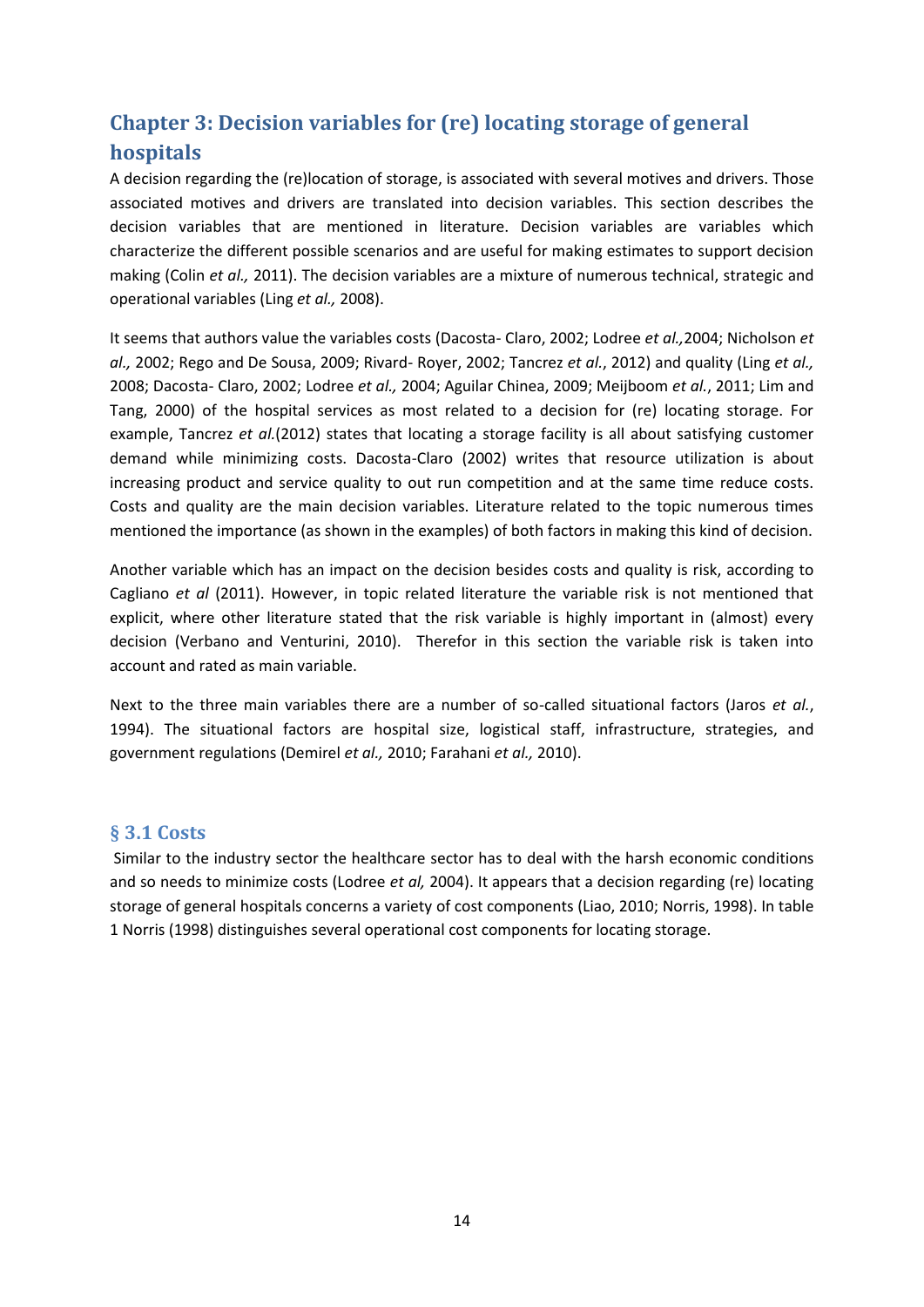| Definition and key cost drivers                                                                                                                                                                                                               |  |  |
|-----------------------------------------------------------------------------------------------------------------------------------------------------------------------------------------------------------------------------------------------|--|--|
| The cost or price of the items purchased.                                                                                                                                                                                                     |  |  |
| The cost associated with acquiring the product (e.g. clerical time spent<br>sourcing, preparing purchase orders, receiving, and accounts payable);<br>also included is a portion of overhead, equipment, and supplies used in<br>the process. |  |  |
| The cost associated with holding, managing, and controlling inventory<br>in the warehouse and other areas where supplies are stored (e.g.<br>inventory carrying costs).                                                                       |  |  |
| The cost of preparing and managing the documentation used to<br>account for the entire procurement process (e.g. creating, filing,<br>retrieving, and matching requisitions, purchase orders, and receiving<br>documents).                    |  |  |
| The cost of moving supplies throughout the hospital (e.g. from the<br>warehouse to the user).                                                                                                                                                 |  |  |
| The cost of assembling and preparing material for use (e.g. sterilizing,<br>packing, loading carts).                                                                                                                                          |  |  |
| The cost of actually using the product in its intended clinical<br>application.                                                                                                                                                               |  |  |
|                                                                                                                                                                                                                                               |  |  |

Table 1 Norris (1988): Operational costs

Norris (1988) investigated the total costs for hospitals involved in delivering, storing and using a product. In table one (Norris, 1988) are the operational cost components of delivering products to the hospital care units enumerated and defined.

The operational cost components in Table 1 (Norris, 1998) are in great extent variable in case of hospital products. Variable cost components mean that the costs component most likely differ for every single hospital and fluctuates regularly. This is due to a variety of reasons: the fluctuating demand in healthcare industry, technological and scientific developments in medicines and treatment equipment (Teng and Yang, 2004), the storage method (and location) of the products, the developments in the competitors' environment, the suppliers (e.g. prices of products increases), and the resources availability (Chopra and Meindl, 2010).

In addition to the operational cost components of Norris (1998), Kuprenas (2010) describes the costs involved in building a storage facility. The total costs of realizing a storage facility are built out of construction costs and design costs (Kuprenas, 2010). Construction costs and design costs are applicable if the hospital decides to build a new storage facility at hospital location or at a central storage location.

Another additional cost component appears when a hospital decides to use an existing storage facility, known as facility costs (Tancrez, 2012). This includes maintenance costs, taxes, and/or rental in case the facility is owned by another actor (e.g. real estate agent).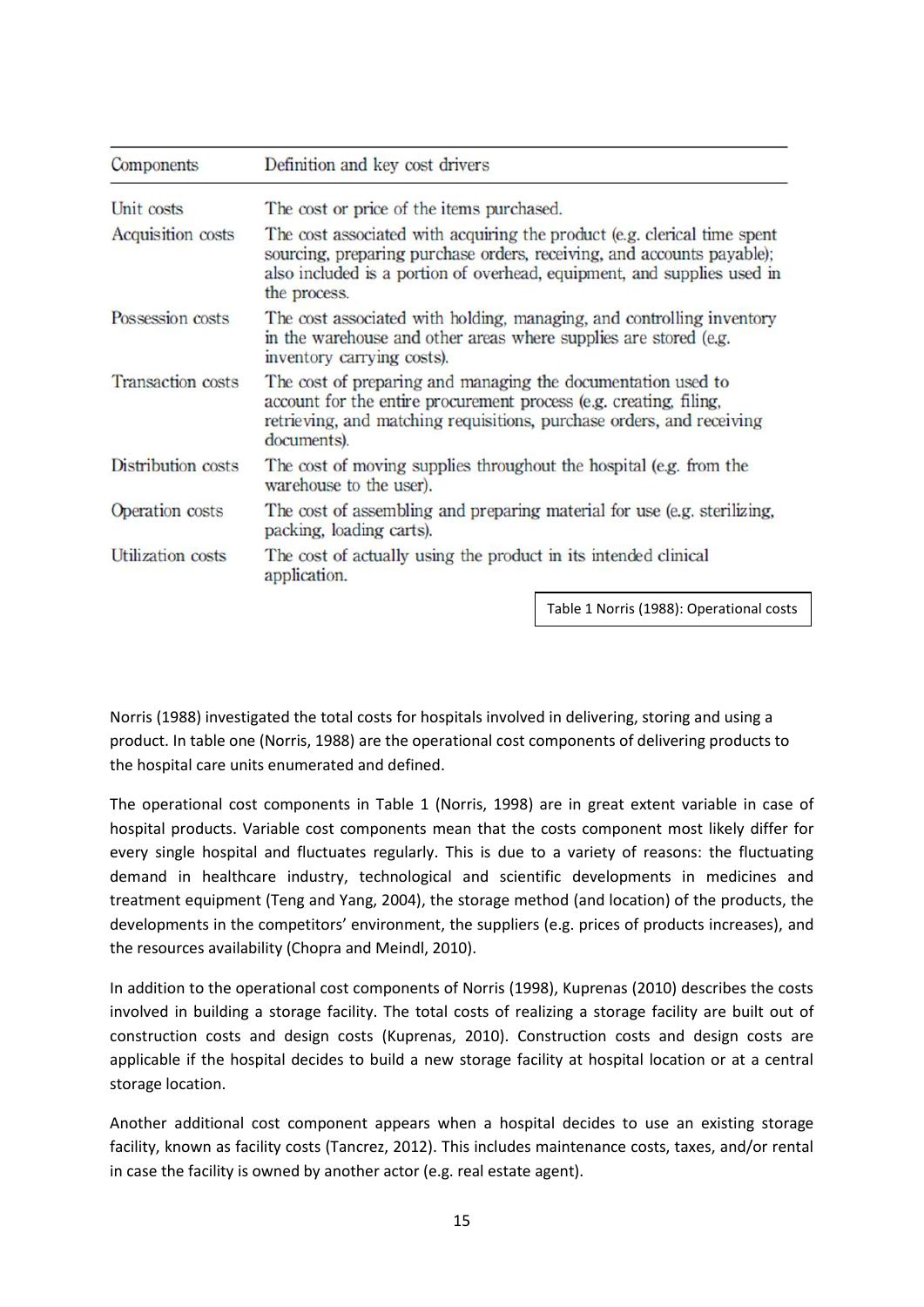So, all costs of building, maintaining, operationalize, and/or renting the storage facility have to be taken into account when a hospital has to make a decision concerning (re) locating a storage facility.

# <span id="page-15-0"></span>**§ 3.2 Quality**

The perceived quality of hospital storage is determined by two factors; product quality and service quality (Babakus and Mangold, 1991). The level of quality is determined by the level of satisfying needs and expectations of clients (Aguilar Chinea, 2009; Lim and Tang, 2000; Choi *et al.,* 2004).

The level of service quality is according to Lim (2000) and Buyukozkan (2011) determined by a number of aspects. Service quality is difficult to measure, because of its intangibility and the different perceptions of the people (e.g. physicians and patients) who have to deal with the service (Buyukozkan, 2011). However, a survey research instrument called Servqual developed by Parasuraman *et al.* (1985) made it possible to measure the level of service quality. Parasuraman *et al.* (1985) distinguishes the following aspects of service quality: tangibility, reliability, responsiveness, assurance, and empathy. Other authors (Buyukozkan, 2011; Lim and Tang, 2000; Babakus and Mangold, 1991; Sower *et al.*, 2001; Choi *et al.*, 2004) have added accessibility and affordability to the Servqual model with respect to logistics. Not all of the aspects of the Servqual model are applicable to this case of a storage facility location decision. The tangibility aspect, concerning the design, layout and equipment of a hospital (Babakus and Mangold, 1991), is not applicable since this case focuses on storage locations and not on the design of a storage facility. Empathy (the ability of personnel to understand individual customer needs (Parasuraman *et al.* 1985)) is also not applicable since, in perceiving hospital storage quality and the related logistics processes are not concerned with empathy but only with the ability of delivering the products. We also did not include affordability, because affordability concerns costs and is dealt with in paragraph 3.1. The aspects that could be applied are separated and defined in Table 2 (Buyukozkan et al., 2011; Vandamme and Leunis, 1992; Litman, 2012).

The weighting factors of the aspects in table two are difficult to determine. For each situation the aspects have another impact on the service quality. There is also a part of subjective judgment in determining weighting factors of aspects, what makes it difficult to precisely evaluate service quality (Buyukoznan, 2011; Lim and Tang, 2000).

| Aspect         | Definition                                                                              |  |  |
|----------------|-----------------------------------------------------------------------------------------|--|--|
| Reliability    | The ability to perform the promised service                                             |  |  |
|                | dependably and accurately                                                               |  |  |
| Responsiveness | The willingness to help in fulfilling demand                                            |  |  |
|                | and to provide prompt service                                                           |  |  |
| Accessibility  | The easiness of reaching facilities, products                                           |  |  |
|                | and destinations                                                                        |  |  |
| Assurance      | The ability to provide trust, confidence, and                                           |  |  |
|                | guaranty provision                                                                      |  |  |
|                | Table 2 Adapted from: Buyukozkan, 2011, Vandamme<br>and Leunis, 1992, and Litman, 2012. |  |  |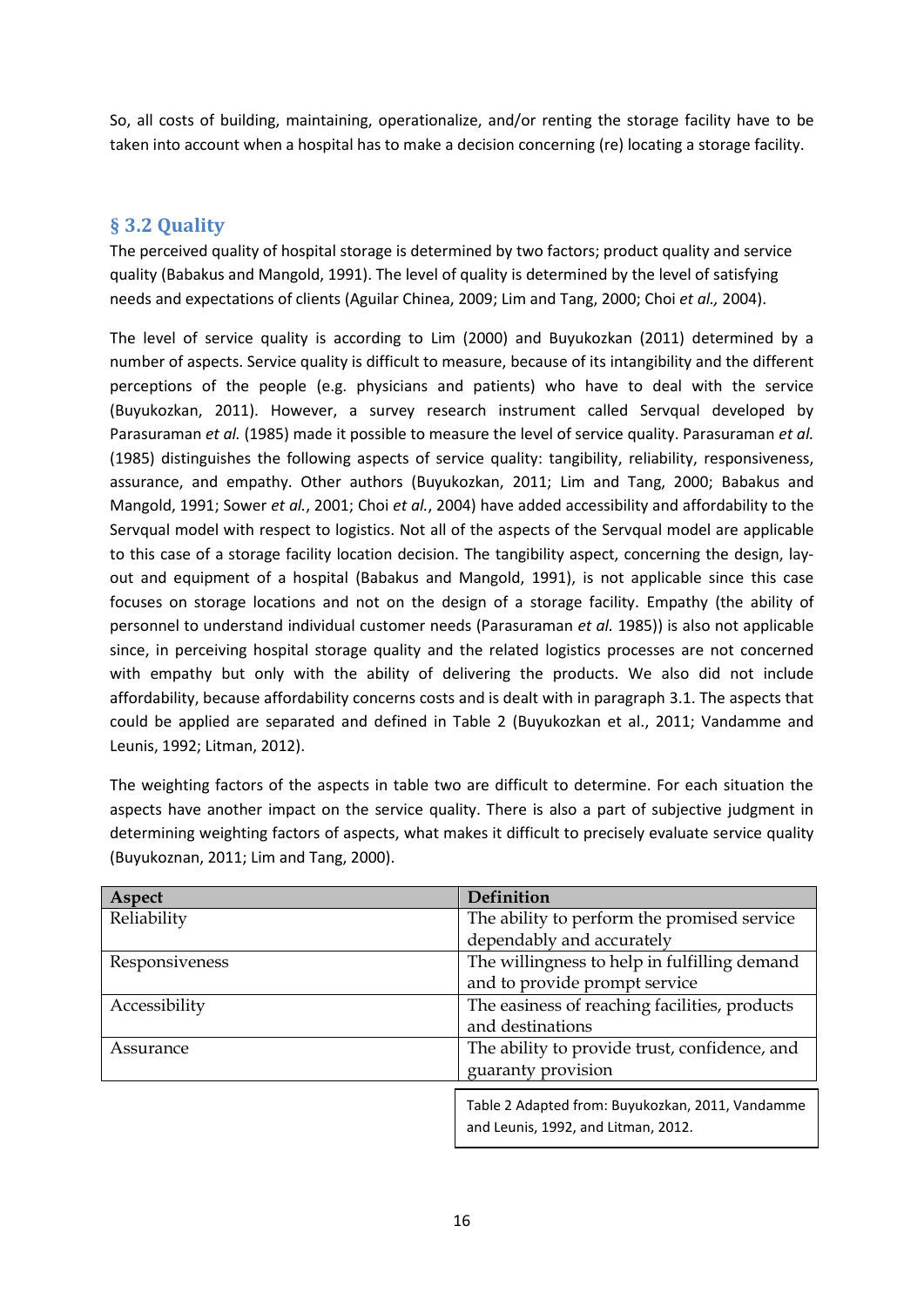Reliability in logistics is about performing the right product delivery at the appointed time and place (Lim and Tang, 2000). The storage should be located in such a way, with the right capacity and distance from the hospital, that those quality requirements could be met (Liao and Chang, 2010).

Responsiveness is concerned with the ability of hospital logistics to react on hospital staffs' demand (Buyukozkan, 2011). If storage is located at further distance from the care units the responsiveness will decline, since lead-time increases. Availability of products at the storage facility also impacts responsiveness, since more available products most likely increases the ability of the hospital to respond (Babakus and Mangold, 1991).

Accessibility in this logistic matter refers to the physical access to products in storage locations (Litman, 2012). Storing products at a hospital facility therefore has probably a high accessibility because its destination is nearby and the storage facility is owned by the hospital and therefor accessible for hospital's staff.

Assurance in this matter refers to the ability of providing trust and confidence to the hospitals' staff (Vandamme and Leunis, 1993). In case a discrepancy appears between demand and supply assurance is also referred to as the guaranty of compensating or ability of solving the problem (Buyukozkan *et al*., 2011). The physical appearance of a storage facility (located at hospital facility) could increase the level of trust and confidence, since hospital staff knows storage is located nearby and so probably has a short lead time and high availability.

## <span id="page-16-0"></span>**§ 3.3 Risks**

Decision making in healthcare logistics is a comprehensive issue accompanied by most likely a high level of risk (Verbano and Venturini, 2011). This is due to; diversity of product portfolio of the hospital makes it complicated to correspond logistics processes with demand of hospital's staff (Lee *et al.* 2011); many cross-functional activities are involved in product- and material management in hospital logistics (Cagliano, 2011); and hospitals are directly linked to the quality of life of the patients (Buyukoznan, 2011). A decision regarding the location of storage of hospitals distinguishes six basic groups of risk (Cavinato, 2004; Spekman and Davis, 2004).

- 1. Physical risks: Related to the distribution and storage of the products between supplier and hospital locations.
- 2. Financial risks: Associated with the money flow between the hospital and supplier, the care authority (e.g. Nederlandse Zorgautoriteit ,2011) and the hospital, and the patients and the hospital.
- 3. Information risks: Associated with the information systems of the hospital, used for information gathering, information storage, and information transferring to the supplier, patients, care authority, and other stakeholders and/or shareholders. Information flow is all about synchronizing replenishment with hospital's staff and patient's needs. (Rivard-Royer *et al.,* 2002)
- 4. Relational risks: Related to the relationships with suppliers, patients, and care authority, that makes it possible for the hospital to maximize profits.
- 5. Innovation risks: Related to the cooperation between the hospital and other actors of the supply chain in order to find options to improve processes, products and services.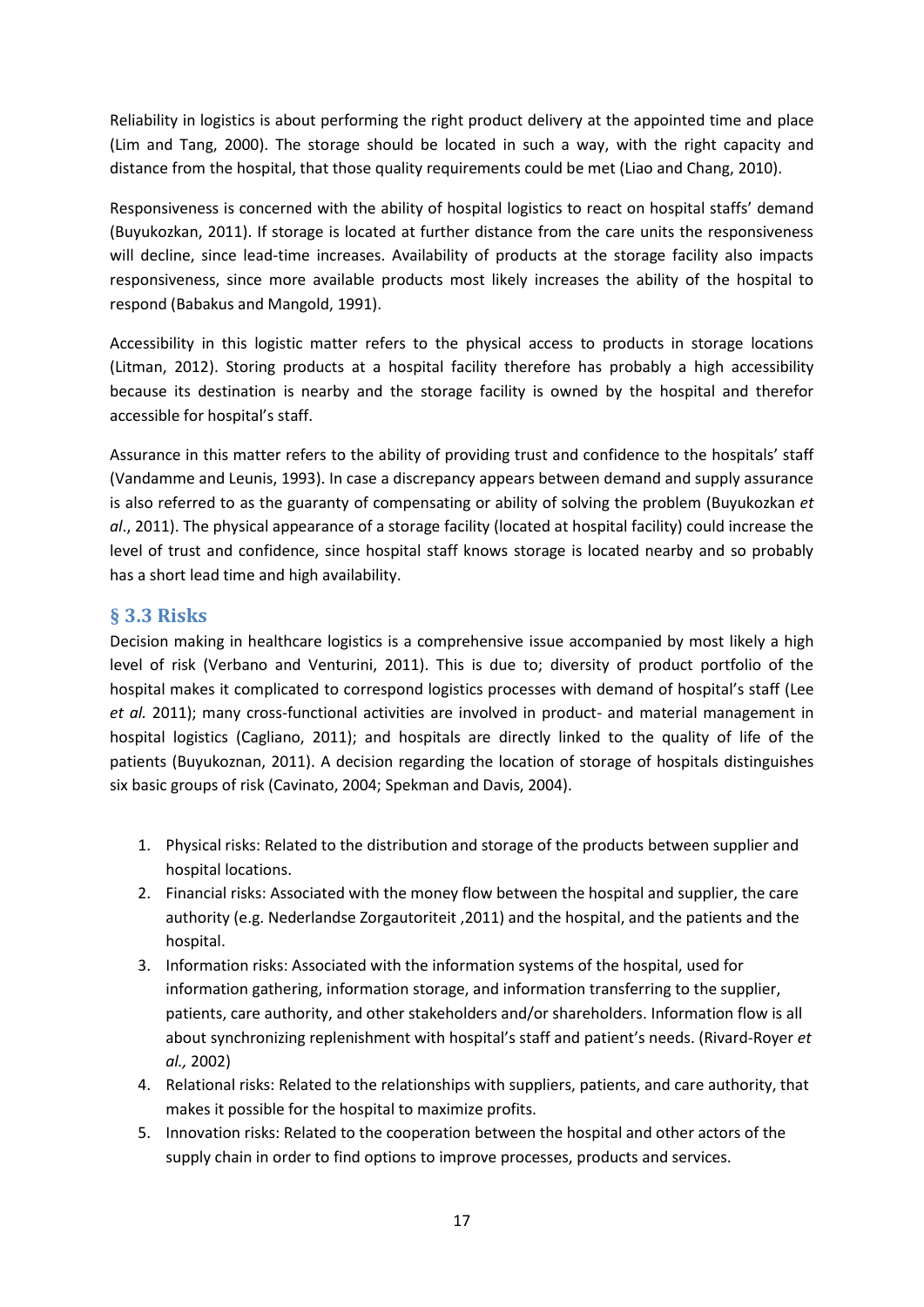6. Quality risks: Is associated with the factors that may have an impact on the quality of hospital services/products, and which may influence the performance of products/services (Gray *et al.,* 2011).

Bose (2003) states that effective risk managing is a process of minimizing risk by continuously information gathering and interpreting that information to organizational performances. This information gathering and interpreting helps the hospital to define what probably will happen and what could happen, also known as scenarios (VanVactor, 2012). Scenarios support the hospital to anticipate what could happen and decreases hereby risks.

## <span id="page-17-0"></span>**§ 3.4 Situational variables**

Every decision making process towards storage (re)location of hospitals is unique (Jaros *et al.*, 1994). In this section we describe the situational factors, in context with the case, that make a situation.

Hospitals differ in their strategy in order to align with stakeholders' expectations (e.g patients, government, physicians, competitors (Johnson *et al.,* 2012)). Strategies are translated in a mission, vision, and objectives of a hospital (Jaros et al., 1994; Johnson et al., 2012). A decision concerning a storage location needs to be in line with the strategy. Chaudry and Dacin (1997) distinguish three main strategies. The first strategy focused on reducing costs by optimizing the logistic processes. The second, so called political strategy, focusses on nurturing the regulatory agency in the region by providing information that supports research of governmental organizations. The third so called social strategy focusses on pleasing the stakeholders of the hospital and will lead to a decision which is as much as possible in line with (all) the stakeholders' needs and expectations.

The location of storage influences the infrastructure of a hospital. The available transportation modes, reachability and telecommunication systems constitute this influence (Demirel *et al.,* 2010; Farahani *et al.,* 2010). Demirel (2010) and Farahani (2010) also mention political matters, government regulations and laws as situational factors. They state that regulation and law differ per region. One can think of taxes, pollution regulation, and policies for waste management (Demirel *et al.,* 2010; Farahani *et al.,* 2010). The hospitals are obliged to adapt to these laws and regulations, what may lead to additional costs. So, when a hospital has to make a storage (re) location decision, the previous mentioned variables of the (potential) facility location has to be taken into account.

Next to previous variables the size of a hospital (bed capacity and demand capacity) impacts a decision concerning storage location (Demirel et al., 2010). To be able to deal with hospital demand the storage facility capacity (amount of (safety) stock) needs to be in line with demand capacity. For completion of logistical support functions of hospital demand, skilled logistical staff is required (Farahani, 2010). The inability or ability of logistics staff to meet hospital requirements may influence the storage capacity (Demirel et al., 2010). Inability of logistical staff could be reason to outsource the logistical activities.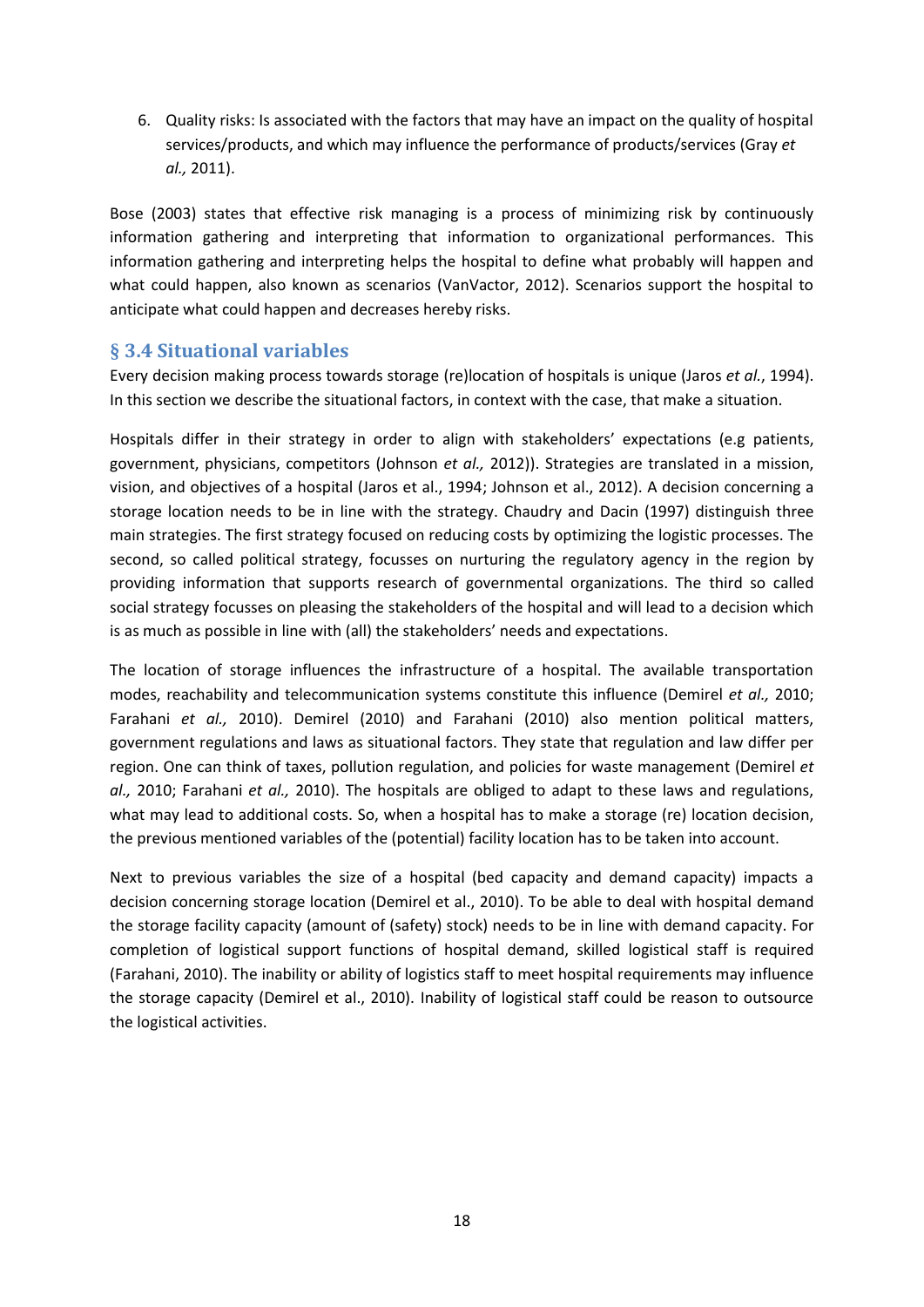# <span id="page-18-0"></span>**Chapter 4: Expected impact of the decision variables on storage location of general hospitals**

In previous chapter a number of decision variables were distinguished. This section describes the expected impact of a storage location on those variables.

### <span id="page-18-1"></span>**§ 4.1 Impact on Costs variables**

The cost we enumerated earlier (§ 3.1) are in this section related to the storage location. The hospital is central in this study therefor we focus on the impact of the storage locations on the hospital costs.

#### <span id="page-18-2"></span>**§ 4.1.1 Unit costs**

Amount of *unit costs* depends on the price negotiation between suppliers and hospital (Liao and Chang, 2010). Therefor it is hard to determine what storage location has highest unit costs involved and which has lowest unit costs. When we speculate about the influence of storage locations on unit costs one can think of the lot sizes of a delivery. Looking at lot sizes the amount of unit costs decreases when the lot sizes are higher (Chopra and Meindl, 2010). Since storing at hospital facility is associated with a higher storage capacity, in comparison to the other storage methods, a higher delivery quantity is possible and so unit costs decreases. However, as we stated before, the unit costs are determined by price negotiations between the supplier(s) and hospital. Literature is not clear about the impact of a storage facility location on unit costs, therefor we can only speculate.

#### <span id="page-18-3"></span>**§ 4.1.2 Acquisition costs**

*Acquisition costs* increases when the number of deliveries increases. The number of deliveries will most likely be reduced when economies of scale increases (Monczka *et al.*, 2009). An increase in storage capacity allows the supplier to increase economies of scale (Chopra and Meindl, 2010). If a supplier increases the economy of scale the number of deliveries probably decreases. This most likely decreases the acquisition costs. The same as for unit costs we can only speculate what the impact of a storage location is on acquisition costs. Therefore the impact of hospital storage locations on acquisition costs is also considered as a blind spot in literature.

#### <span id="page-18-4"></span>**§ 4.1.3 Possession costs**

A reduction of inventory for the hospital appears when storage is located at suppliers' facility or central storage location owned by the supplier (Kumar *et al.*, 2008). This reduces *possession costs* of the hospital. Storing products at hospital facility or central storage facility owned by the hospital increases possession costs, because the costs associated with storing products is on account of the hospital (Rivard-Royer, 2002). This increase in cost for the hospital is due to a probable increase in depreciation, spoilage and obsolescence of products (De Vries, 2011).

#### <span id="page-18-5"></span>**§ 4.1.4 Transaction costs**

Locating the storage facility at a supplier or central storage facility most likely requires a more frequent delivery of products to the hospital. In this situation the *transaction costs* are higher (e.g. more administration costs) (Rego and Sousa,2009). A storage facility located at hospitals' facility and owned by the hospital probably increases the lot sizes (delivery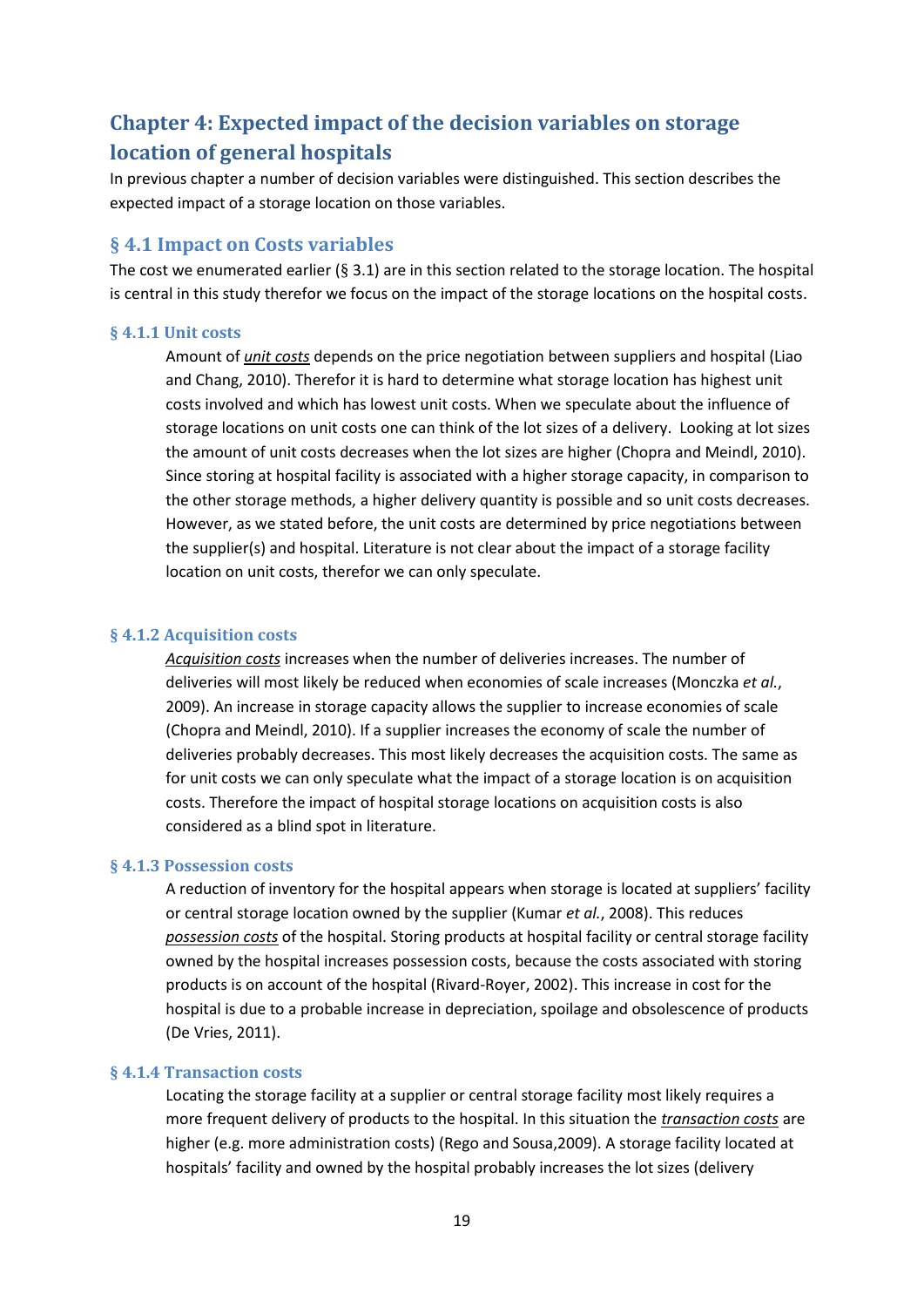quantity) and decreases delivery frequency, and so decreases the transaction costs (Rego and Sousa, 2009). The difference in transaction costs between a central storage facility owned by the hospital and a central storage facility that is owned by the supplier is not explicitly dealt with in literature. It is most likely and we assume that the transaction costs are higher if the central storage facility is owned by the hospital, since the transaction consist out of two stages (supplier to hospitals' central storage facility and hospitals' central storage facility to hospital) and most likely has to deal with more documentation activities. The amount of transaction costs for central storage facilities of hospitals is however, as stated before, not explicitly dealt with in literature. Therefore we can only make assumptions on the impact of central storage locations on acquisition costs.

#### <span id="page-19-0"></span>**§ 4.1.5 Distribution costs**

The *distribution cost* of hospital products consist out of product movement from the warehouse to the points of care (Andersen, 1990). Storing the products at a central storage facility owned by the supplier(s) or at suppliers' facility will most likely have the lowest distribution costs, because the distribution costs in this case most likely only exist of product distribution from hospital door to the points of care. It is even possible that the products are directly delivered to the points of care by the supplier what decreases the distribution cost even more (Nicholson *et al*. 2004). Storing products at the hospital facility increases the distribution costs, since more distribution related activities are needed to deliver the products to the point of care. Storing products at a central storage facility owned by the hospital also has higher distribution costs, because the delivery of products in this case most likely consists out of two stages (central storage facility to hospital facility and hospital facility to points of care) (Chopra and Meindl, 2010). The ranking of the level of distribution costs for the different storage facility locations is not dealt with in literature. However, it may be assumed that storage facilities owned by the hospital involve higher distribution costs in comparison to storage facilities owned by the suppliers.

#### <span id="page-19-1"></span>**§ 4.1.6 Operation costs**

Van Weele (2010) describes *operations costs* as the costs associated with preparing inventory for actual use (e.g. packaging, assembling, and sterilization). The definitions of Van Weele (2010) and Norris (1988) (Table 1) are interpreted and based on those definitions we will describe the most likely impact of the storage facility locations on operating costs. Based on the definitions one can say that storing products outside the hospital at a central storage facility owned by a supplier or at suppliers' facility decreases the operation costs, since products are most likely directly delivered to the care-units with no or limited hospital operations activities involved. However, due to developments and expertise of suppliers in packaging, assembling and sterilizing, operations activities are also limited when storage is held at the hospital facility or at central storage facility owned by the hospital. Therefore we can assume that the operation costs are approximately equal for the different storage locations.

#### <span id="page-19-2"></span>**§ 4.1.7 Utilization costs**

Each possible storage location has the same *utilization costs* if the products are used at the clinical application. A storage location does not impact the costs involved in actual using the product.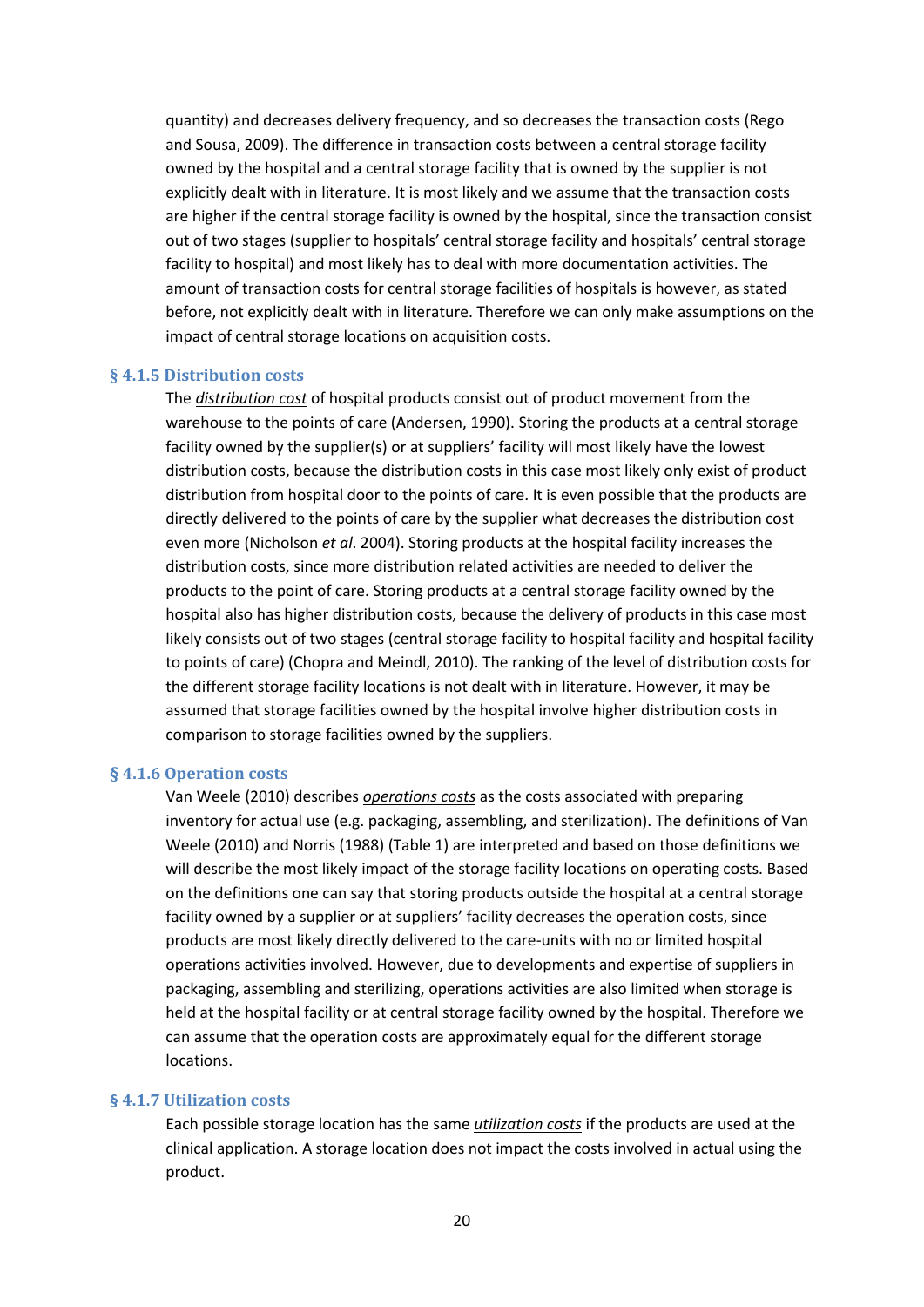#### <span id="page-20-0"></span>**§ 4.1.8 Construction and design costs**

*Construction costs* and acquainted *design costs* of a storage facility are only applicable for a hospital when a storage facility is newly build and owned by the hospital. This principle could appear when a storage facility is located at a hospital's facility or at a central storage facility location (in ownership of hospital). Building a storage facility at a central location is in most cases (ratio is approximately 4:1 (O'neil and Purkanto, 2009)) associated with lower construction and design costs in comparison to constructing and designing a storage facility at a hospital facility location or supplier location (O'neil and Purkanto, 2009). This is because of the excessive space constraints and higher space price at hospital facility.

#### <span id="page-20-1"></span>**§ 4.1.9 Facility costs**

*Facility costs* appear to be higher when a storage facility is owned by the hospital. Owning a central storage facility is in general more expensive than a storage facility at hospital's location, since it is most likely located at a secluded location (e.g. stand-alone rent, maintenance). Storing the products at a central storage facility which is owned by the supplier and storing the products at supplier's facility does not involve facility costs for the hospital.

|                           | <b>Storage location</b> |    |    |   |
|---------------------------|-------------------------|----|----|---|
| <b>Cost category</b>      | 1                       | 2a | 2b | 3 |
| Unit costs                |                         |    |    |   |
| <b>Acquisition costs</b>  |                         |    |    |   |
| Possession costs          | $\overline{2}$          | 1  | 3  | 3 |
| <b>Transaction costs</b>  | 4                       |    |    | 1 |
| Distribution costs        | 1                       |    | 4  | 4 |
| <b>Operation costs</b>    | 1                       |    |    |   |
| <b>Utilization costs</b>  | 1                       |    |    |   |
| <b>Construction costs</b> |                         | 2  |    |   |
| Design costs              | 1                       | 2  |    |   |
| <b>Facility costs</b>     |                         |    |    |   |

Table three indicates the ratio of costs between the different storage locations (*1, 2a, 2b, and 3)*. The number 4 indicates the lowest costs, where number 1 indicates highest costs.

Table 3: Cost ratios different storage locations

## <span id="page-20-2"></span>**§ 4.2 Impact on Quality variables**

#### <span id="page-20-3"></span>**§ 4.2.1 Reliability**

Products should be provided to the patients at the appointed time and at the right condition to become a reliable hospital (Lim and Tang, 2000). This is most likely to happen if storage is located near to the care unit(s) (Babakus and Mangold, 1991). *Reliability* is also dependent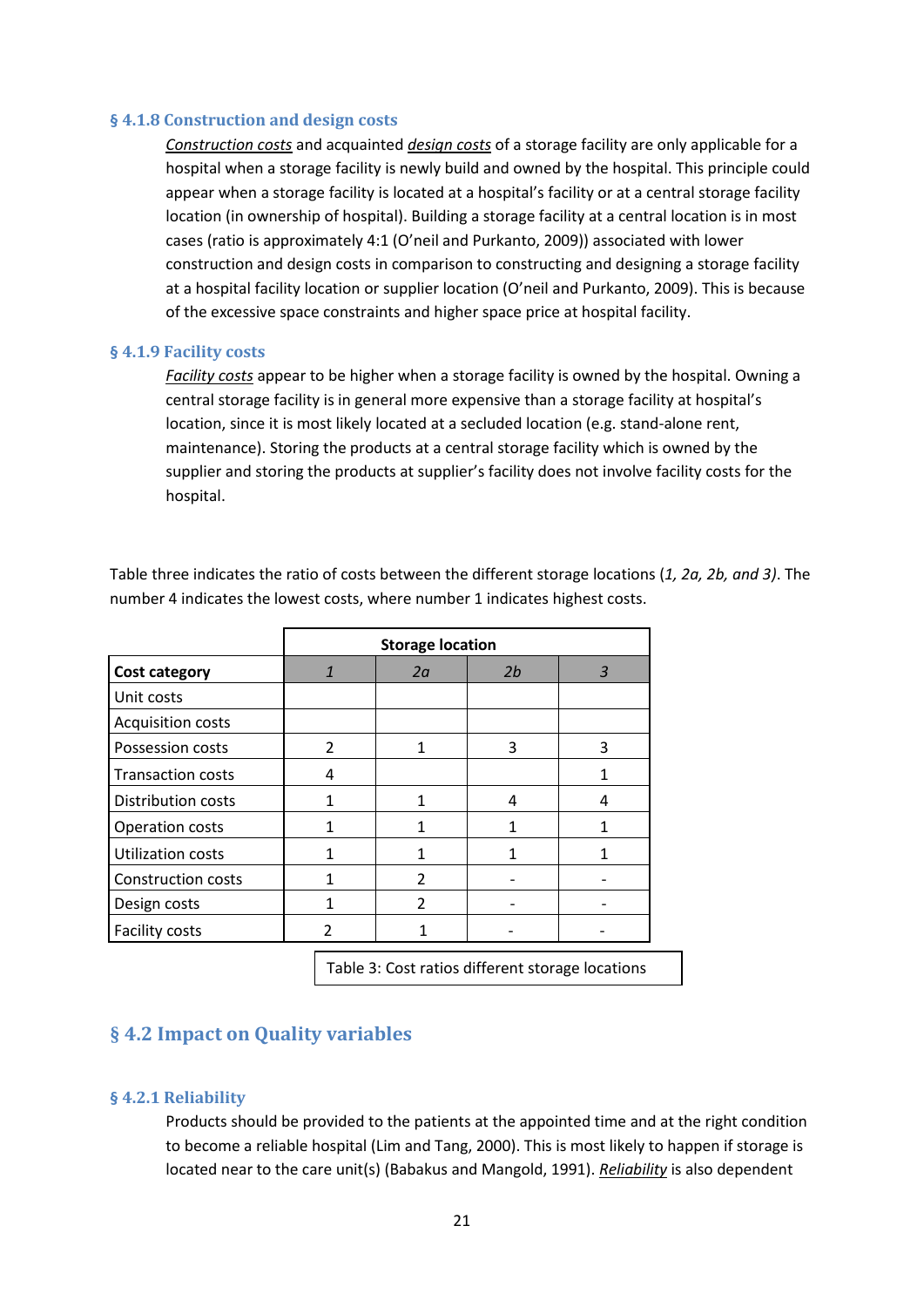on the supplier. The supplier needs to deliver what is ordered. If a supply chain is build out of many supply chain actors the chance of a bullwhip- effect increases and a decrease of reliability (and so quality) is the result (Lee *et al.* 1997; Liao and Chang, 2010). Therefore, storing products at hospitals' facility is most reliable. It is difficult to determine the least reliable storage location, because storing the products at supplier location increases the distance but decreases the supply chain actors (in comparison to a central storage facility owned by the supplier). Therefore storing products at a suppliers' facility and storing products at a central storage facility owned by supplier(s) are assumed to be equally reliable. A central storage facility owned by a hospital is often located closer to a hospital in comparison to a storage facility owned by the supplier (§1.2). This reason and the fact that the hospital owns the storage facility make it most likely more reliable in comparison to the supplier owned storage facilities. However, the ranking of the reliability of storage locations cannot be applied in every situation since reliability is highly dependent on personnel. So, if a storage facility at hospital location is managed by poor personnel the reliability will most likely decrease. Therefore the reliability aspect in table 4 is valued by the assumption that the different storage locations personnel have the same level of expertise.

#### <span id="page-21-0"></span>**§ 4.2.2 Responsiveness**

The lead time increases when a storage facility is located at greater distance from the hospital. If transportation modes remains the same but the distance between storage and care units increases, than the responsiveness to care units demand and the hospitals' ability to deliver prompt service decreases (Buyukozkan *et al*, 2011). So, *responsiveness* is highest by storing products at hospitals' facility and lowest when storage is located at suppliers' facility. If storage is located at a central storage facility owned by the supplier is most likely located further from the hospital than a central storage facility owned by the hospital, therefore a central storage facility owned by the supplier has a lower responsiveness. A low response time in order to patient demand increases waiting times and decreases the quality of service provided (Babakus and Mangold, 1991). The assumptions we made for responsiveness are only applicable if the different storage locations have the same expertise personnel, the same transportation methods, the same information technology, etc. Therefor it is difficult to say if previous ranking of storage locations impact on responsiveness is applicable in practice.

#### <span id="page-21-1"></span>**§ 4.2.3 Accessibility**

When storage is located at a hospitals' facility the *accessibility* is highest. The lead time is lowest and the storage could relative quickly be acquired (Lim and Tang, 2000). Storing at a central storage facility is further away and less accessible. Probably even more when the central storage facility is property of the supplier, because of the longer distance and it's harder to get access to the facility's storage (Liao and Chang, 2010). Accessibility is therefore probably even lower when storage is located at a suppliers' facility.

#### <span id="page-21-2"></span>**§ 4.2.4 Assurance**

The level of *assurance* for a hospital storage location is hard to determine. Assurance has to deal with feelings (trust and confidence) which are difficult to assess (Vandamme and Leunis, 1993). Another part of assurance has to deal with guaranty, e.g. compensation in case a problem appears (Buyukozkan *et al.,* 2011). This concerns agreements between hospital and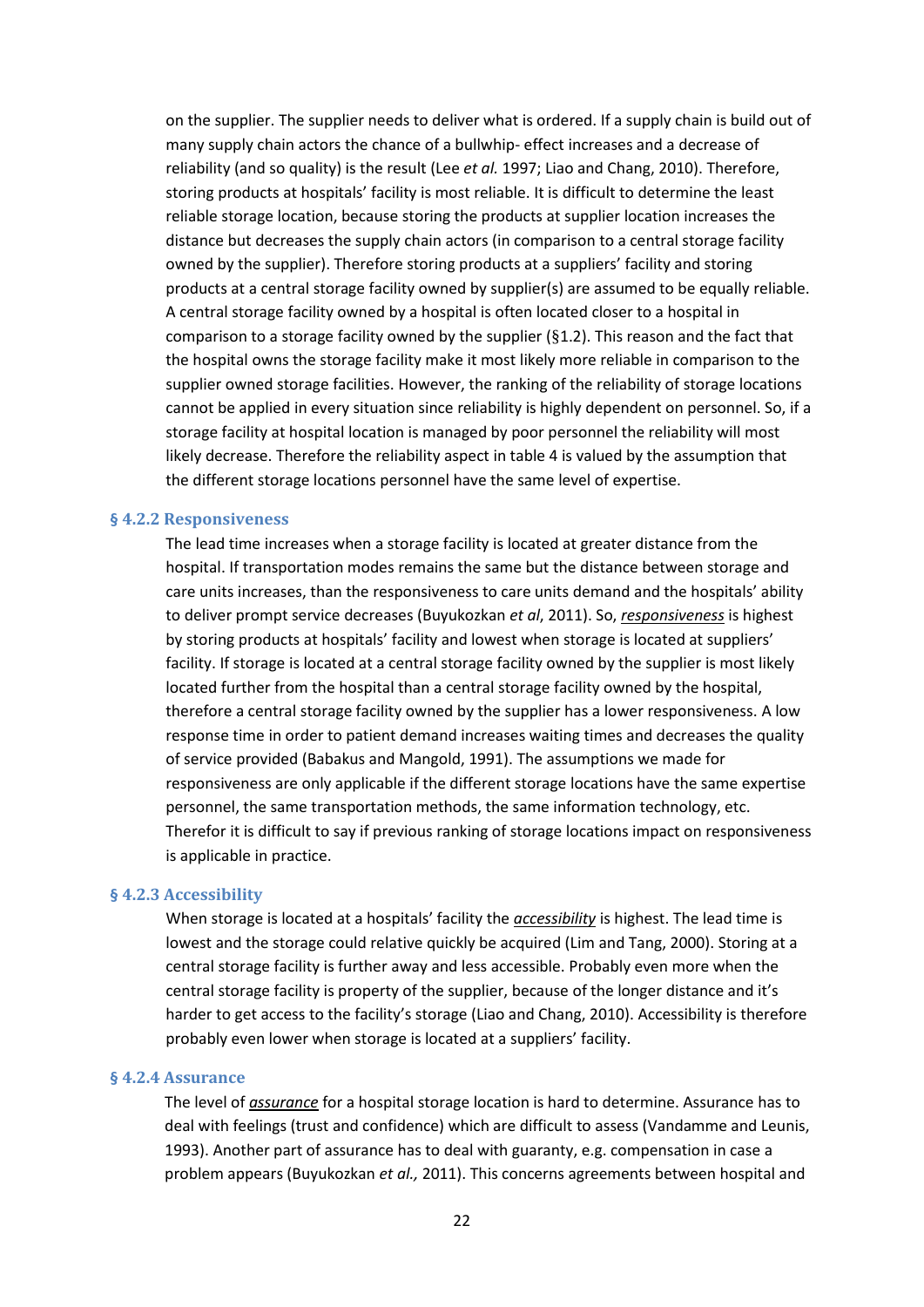supplier. These underlying variables make it practically impossible to rank the assurance level of the different storage locations.

Table four indicates the ratios of quality aspects between the different storage locations (*1, 2a, 2b, and 3)*. The number 1 indicates the lowest quality, where number 4 indicates highest quality.

|                       | <b>Storage location</b> |    |    |  |
|-----------------------|-------------------------|----|----|--|
| <b>Quality aspect</b> |                         | 2a | 2b |  |
| Reliability           |                         |    |    |  |
| Responsiveness        |                         |    |    |  |
| Accessibility         |                         |    |    |  |
| Assurance             |                         |    |    |  |

Table 4: Quality aspect ratios of different storage locations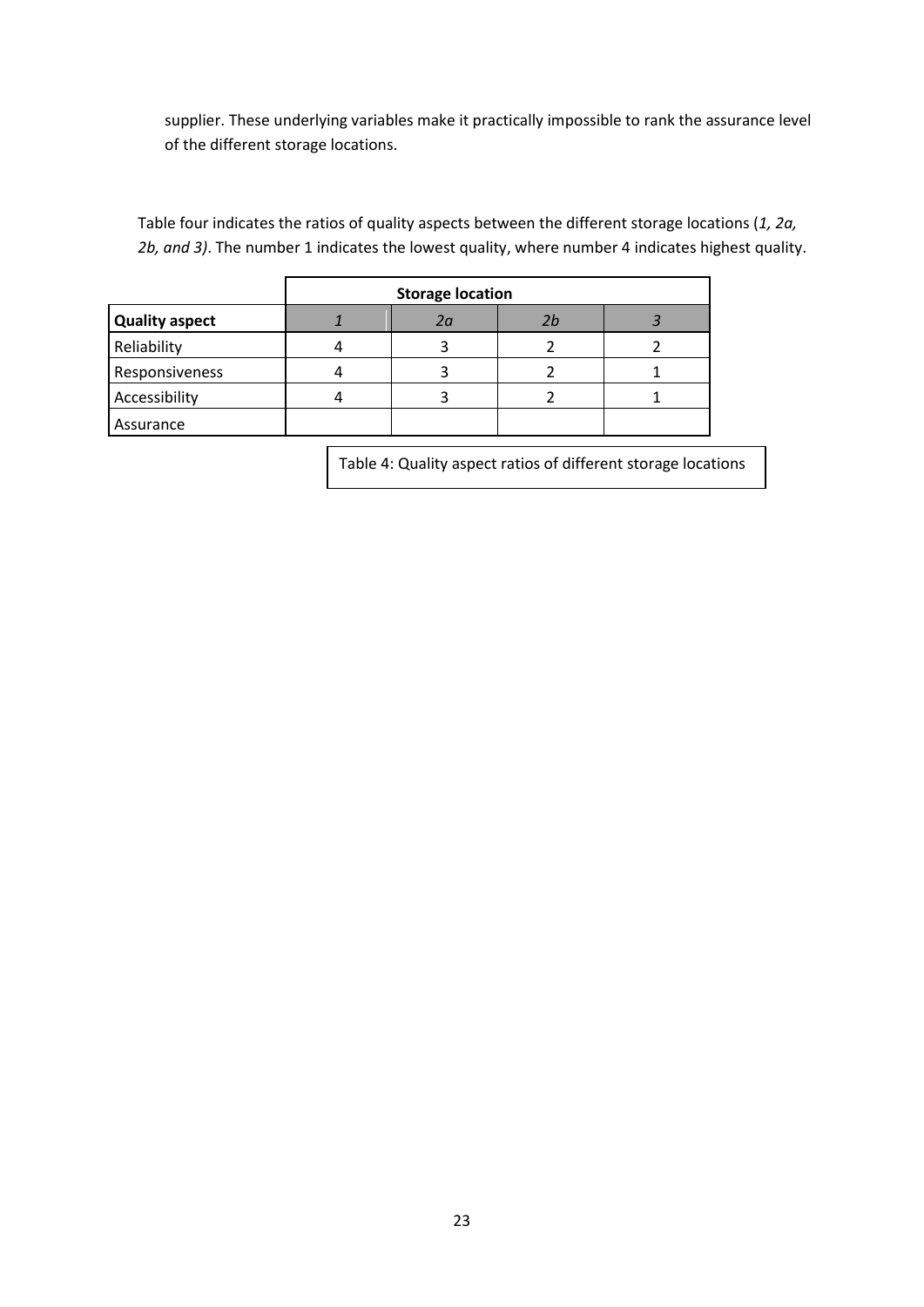### <span id="page-23-0"></span>**§ 4.3 Impact on Risk variables**

#### <span id="page-23-1"></span>**§ 4.3.1 Physical risk**

*Physical risk* is only applicable if products are in possession of the hospital. In case of storing products at a suppliers' facility the physical risk is for the supplier (Verbano and Venturini, 2011). When storage is located at a central storage facility owned by the hospital the physical risk is most likely high, because in this way product has to go through multiple phases before it is at its final destination (care units of the hospital) (Lapierre and Ruiz, 2007). Storing products at hospital facility has probably also a high amount of physical risk, since the storage facility is owned by the hospital and product distribution is conducted by hospital staff. Next to previous statement the level of physical risk could be affected by several other variables. It depends on transportation modes, storage facility conditions and abilities, expertise of personnel considering product handling, etc. Therefore the level of physical risk for hospital owned storage facilities is difficult to determine and so assumed to be equal for every storage location(table 5).

#### <span id="page-23-2"></span>**§ 4.3.2 Financial risk**

The financial flow between hospital and supplier is associated with *financial risk*. Since all the storage locations have to deal with the supplier-hospital money flow they all have to deal with financial risk. Next to the supplier-hospital money flow the hospital has to deal with financial flow from the care authority (Nederlandse Zorgautoriteit, 2011). This authority provides the hospital funding. The level of financial risk per hospital storage facility location is not described in literature and therefore not ranked in table 5.

#### <span id="page-23-3"></span>**§ 4.3.3 Information risk**

In a hospital, errors may be related to communication between the supply chain actors. The more supply chain actors, the higher the probability that a discrepancy in information appears (bullwhip effect (Lee *et al.,* 1997))(Liao and Chang, 2010). Therefore locating storage at a hospital location, whereby eliminating a central storage facility, reduces the probability of *information risks* (Cagliano *et al.* 2011). The number of supply chain actors is equal to storing products at supplier facility, but the probability of information risk is assumed to be higher since the hospital is more dependent on the supplier (frequency of delivery is higher). Storing products at a central storage facility is most likely concerned with a high level of information risk, especially when the storage facility is owned by a supplier (more dependable on supplier). Previous ranking of information risk on the different storage facility locations is speculative. In literature is not explicitly described what the impact is of a storage location of the level of information risk. Because of this lack of information about information risk concerning storage facility locations we will not include the ranking in table 5.

#### <span id="page-23-4"></span>**§ 4.3.4 Relational risk**

*Relational risks* are related to trust, collaboration and atmosphere of a relationship (De Vries and Huijsman, 2011). In locating storage of hospitals relational risks may appear in the relationship between hospital and supplier(s). Since every storage location has to deal with this relationship we will assume that the level of relational risk is equal for the different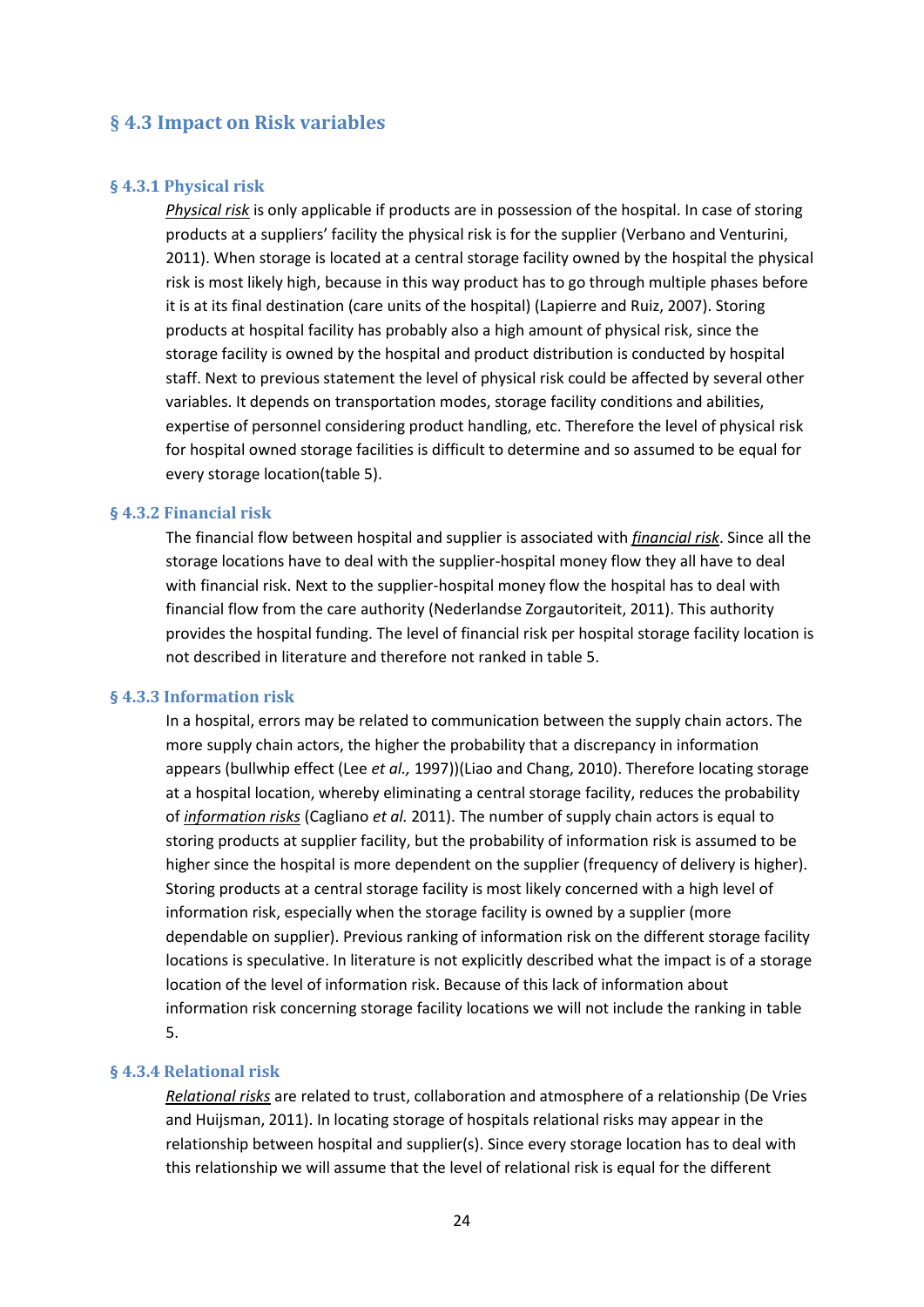storage locations. To reduce the relational risk it is important for the hospital to evaluate the reputation of the supplier(s).

#### <span id="page-24-0"></span>**§ 4.3.5 Innovation risk**

Keeping up with developments is what *innovation risk* is all about. A lack of flexibility to adapt to changes in the environment and a lack in capability to pinpoint important developments increases innovation risks (Goes and Park, 1997). An increase in number of supply chain actors increases the interdependency. According to Goes and Park (1997) this will lead to a higher innovation risk. Since each storage location has to deal with the hospital supplier relationship and literature does not write about the difference in innovation risk between the different storage locations, it is not valued in table 5.

#### <span id="page-24-1"></span>**§ 4.3.6 Quality risk**

*Quality risk* is influenced by all the processes involved in delivering a product from the supplier to the end user (care units). Every supply chain actor is of influence on the quality of products or hospital services (Gray *et al.,* 2011). A delay in delivering a product to a hospital for example, impacts the availability of products and so the responsiveness of the hospital on patient demands. The storage facility locations all have their own involved quality risks. The level of those risks are not weighted in literature and therefore not ranked. However, literature (Gray *et al.,* 2011; Berbeé *et al.*, 2008) states that quality could be affected in many different ways and therefor seen as highly rated risk.

Table five indicates the ratios of risk aspects between the different storage locations (*1, 2a, 2b, and 3)*. The number 4 indicates the lowest risk, where number 1 indicates highest risk.

|                    | <b>Storage location</b> |    |    |  |
|--------------------|-------------------------|----|----|--|
| <b>Risk aspect</b> |                         | 2a | 2b |  |
| Physical risk      |                         |    |    |  |
| Financial risk     |                         |    |    |  |
| Information risk   |                         |    |    |  |
| Relational risk    |                         |    |    |  |
| Innovation risk    |                         |    |    |  |
| Quality risk       |                         |    |    |  |

Table 5: Risk aspects ratios of different storage locations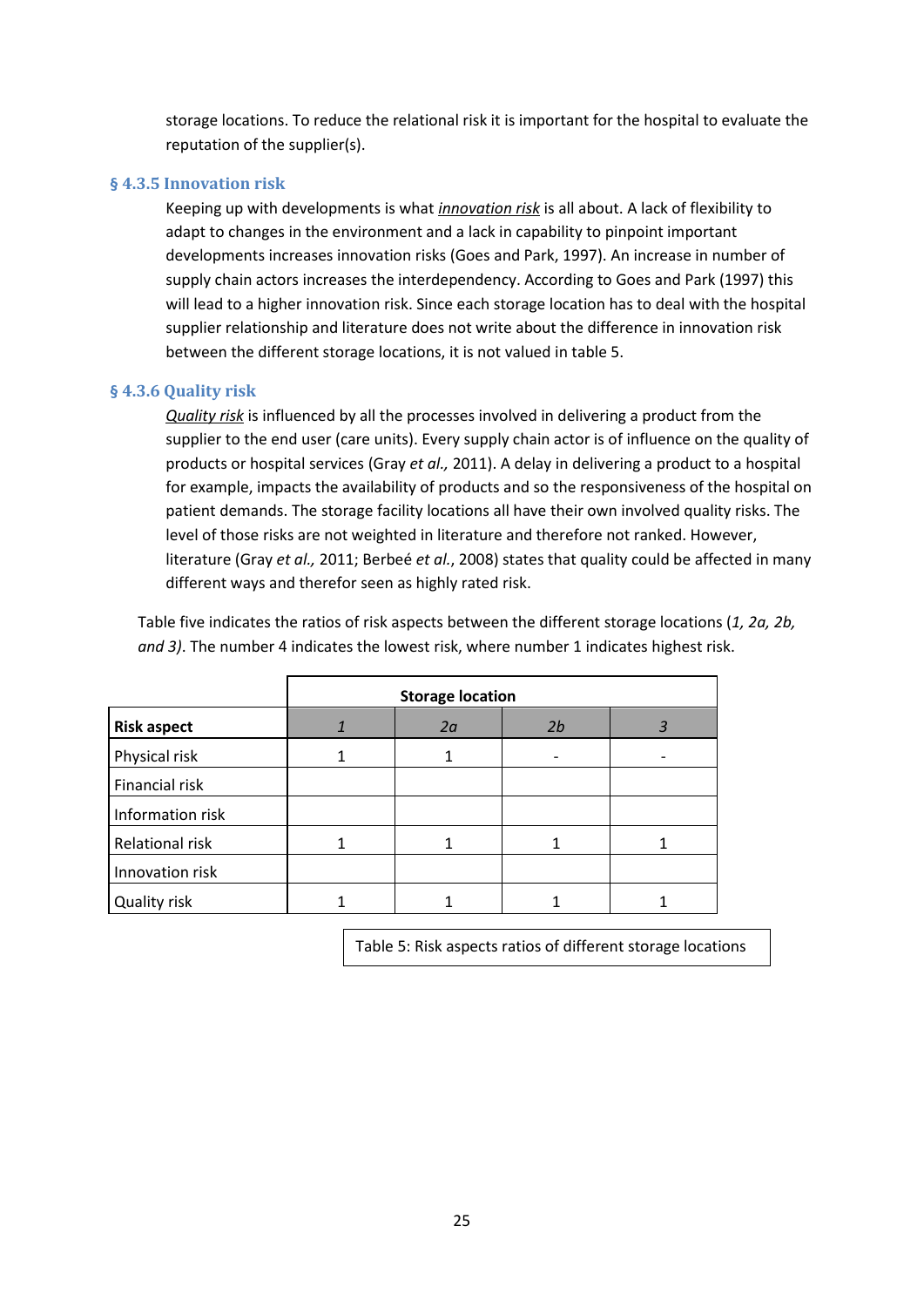# <span id="page-25-0"></span>**Conclusion/Discussion**

We have studied the storage location of non-critical products of general hospitals. It appeared that non-critical products of general hospitals could be stored at four different locations. Each storage location has its own characteristics in terms of ownership and distance from the hospital.

A decision concerning storage facility (re) locating of general hospitals is based on a variety of variables and multiple actors are involved in this decision. On a high level of abstraction the three main variables are costs, quality and risks. An executive sponsor is concerned with deciding which storage location to use. The logistics department with expertise of facility management, supply chain management, or a project manager knowledgeable of storage location decision will be appointed for gathering information. Information will be gathered from, the logistics department; internal units; suppliers; management information system staff; financial manager and executive sponsor. Next to these actors and variables there are a number of situational factors that influence the decision of (re) locating storage of general hospitals. The involved factors in a decision concerning storage facility (re)locating are displayed in a decision framework (figure 4).

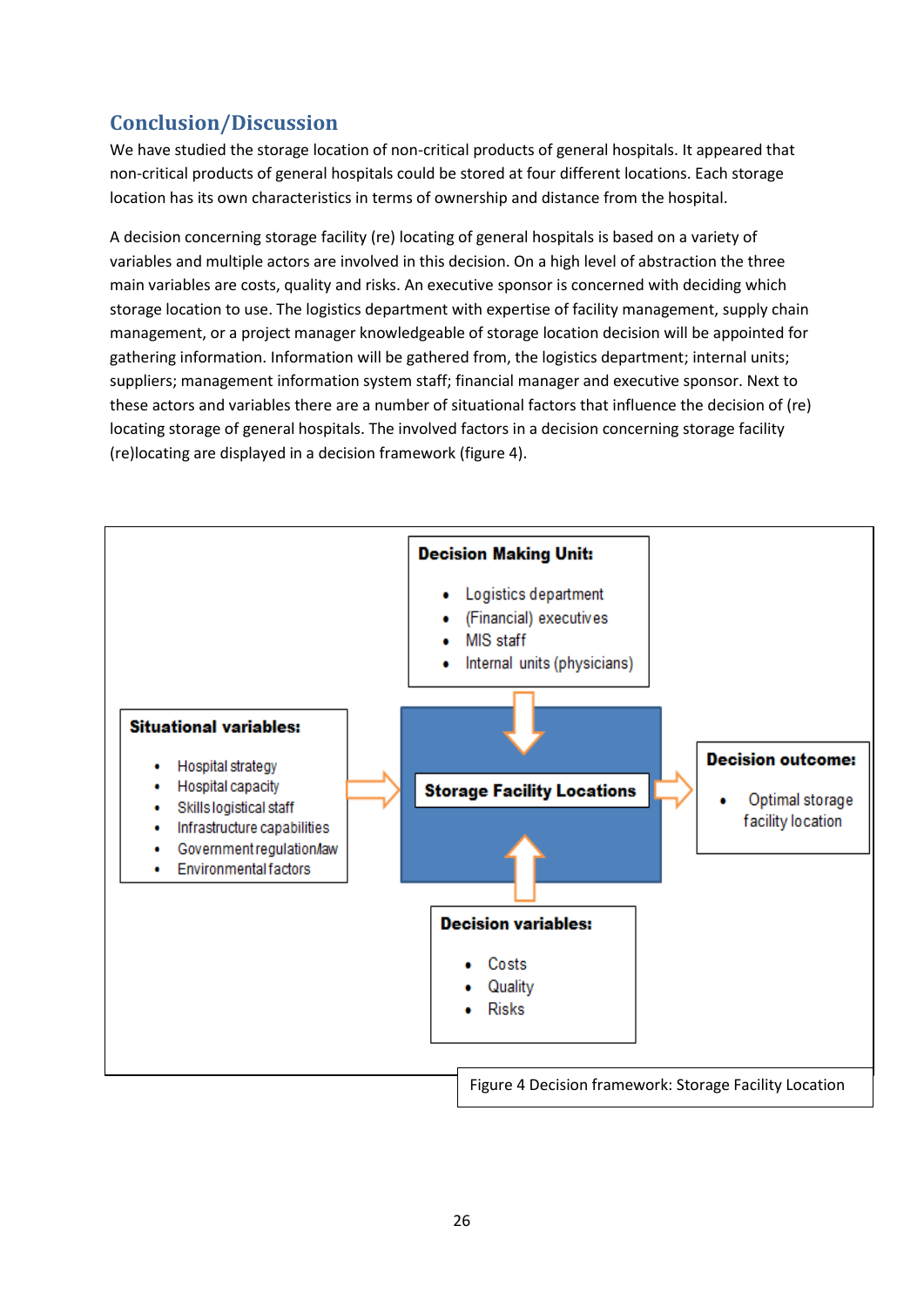A decision making unit concerning a storage facility location decision is a cross- functional team with a diversity of perspectives and interests. Interaction between the different DMU members is therefore required.

Based on the diversity of the DMU and the excessive number of decision variables one can say that a decision regarding storage facility location of general hospitals is very complex. The lack of literature about a storage facility location of general hospitals makes it even more difficult for an executive sponsor to come up with a knowledgeable decision.

The lack of literature becomes clear when we look at the tables three till five. In those tables the white boxes, represent the "blind spots" in literature. The decision variables of costs show in particular a lack in literature about unit costs and acquisition costs. Decision variables concerning quality show a lack of information about assurance. The decision variables financial risk, innovation risk, and information risk are not yet explicitly dealt with in literature.

It is concerning to see that those variables, in particular risk, are not covered by literature. This implies a lack of awareness in healthcare about the decision variables involved in making a decision concerning healthcare logistics.

Next to the lack in literature about the impact of the decision variables we can also conclude, based on the excessive number of assumptions in this literature study, that literature related to decision making concerning healthcare storage (re) locating is limited.

If we now try to answer the main research question of this literature study:

## *Which variables have to be considered in the decision making process of where to (re) locate the storage of general hospitals in order to come up with the most knowledgeable choice of storage location?*

In this literature study it became clear that there is a number of decision variables involved in making a decision concerning a storage facility location of general hospitals (chapter 3). This enumeration of variables helps the decision making unit in gathering information. To come up with the most knowledgeable choice of storage location further research is required. The impacts of all the variables are not yet clear, and the weighting factors of the variables are not yet investigated. However, this literature study provides a clear basis for future research.

This literature study can be used as a support tool in making a storage facility location decision of general hospitals. It enumerates the different DMU members; the optional storage locations; the situational variables; the main variables; and the impact of a storage facility location on those variables (aspects).

Concluding, in order to successfully make a decision on a storage facility location of general hospital, information from a cross-functional decision making team is required and the variables cost, quality, risk, and situational variables must be taken into account.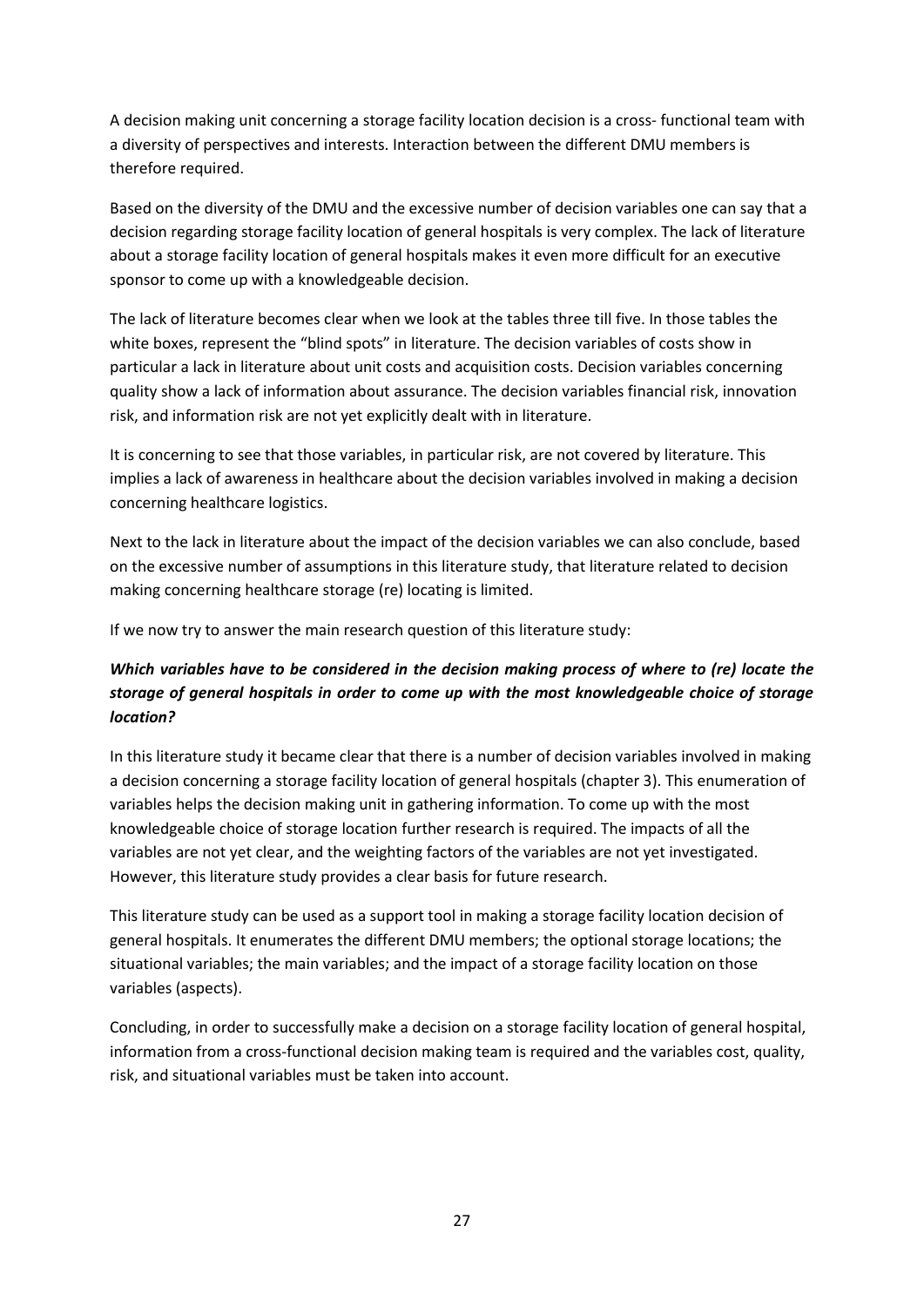# <span id="page-27-0"></span>**Limitations/Future research**

The impact of the situational variables was difficult to determine. In literature there is also not that explicit mentioned what the impact of situational factors is on the storage location decision of general hospitals.

Another limitation of this literature study is that we did not include a storage facility configuration, which uses multiple storage facility locations (e.g. storing a part of the non-critical products at the hospital, and storing a part of the non-critical products at a suppliers' facility).

To be able to determine the impact of situational factors on the storage location decision of general hospitals additional research is required. Future research also needs to determine what the weighting factors are of the variables involved in making a storage location decision. It is advisable to conduct this in an empirical research.

It appeared that a decision concerned with a storage facility location of a general hospital is a complex decision based on a number of variables. The impact of the multiple decision variables on the decision of (re) locating a storage facility is hard to determine. As previous mentioned, therefor an empirical study on the involved decision variables and their weighting factors needs to be conducted. Starting point of this additional research might be:

## *Which variables have to be considered in the decision making process of where to (re) locate the storage of general hospitals and what are their weighting factors in order to come up with the optimal storage location?*

Outcome of this research should be a decision model that is applicable on all general hospitals that have to make a decision concerning storage facility (re)location.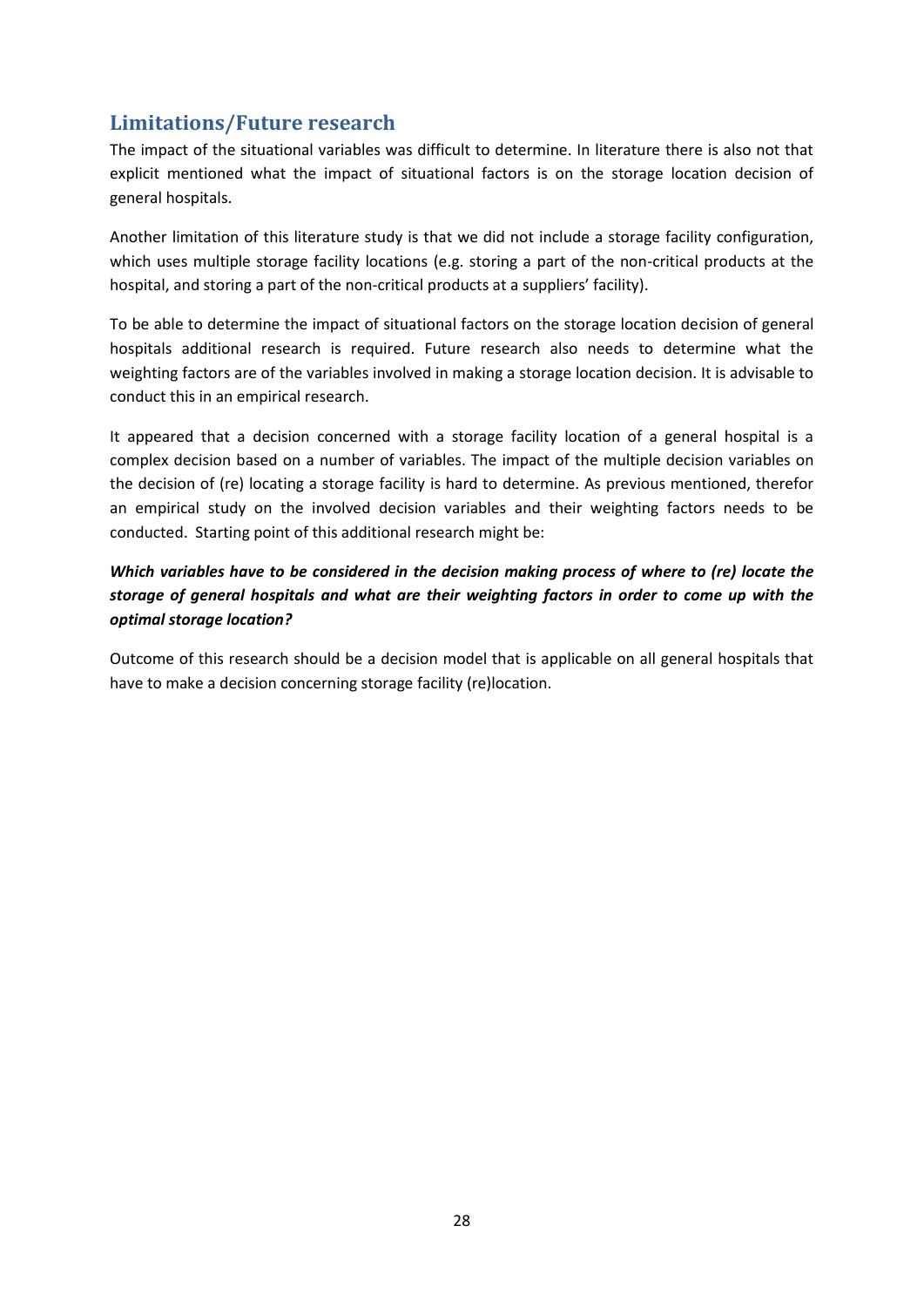## <span id="page-28-0"></span>**References**

Aguilar Chinea, R.M., Castilla Rodriguez, I. and Munoz Gonzalez, R.C. (2009), "Hospital Resource Management", *Simulation-Based Case Studies In Logistics*, Ch. 5, pp. 65-83.

Ancarani, A., Capaldo, G. (2005), "Supporting decision- making process in facilities management services procurement: A methodological approach", *Journal of Purchasing and Supply Management*, Vol. 11 No. 5/6, pp. 232-241.

Andersen, A. (1990), "Stockless Materials Management: How It Fits into the Health-care Cost Puzzle", *HIDA Educational Foundation*, Alexandria, p. 38.

Aptel, O., Pourjalali, H. (2001), "Improving activities and decreasing costs of logistics in hospitals", *The International Journal of Accounting*, Vol. 36, pp. 65-90.

Aronsson, H., Abrahamsson, M and Spens, K. (2011), "Developing lean and agile health care supply chains", *Supply Chain Management: An International Journal*, Vol. 16 No. 3, pp. 176-183.

Atkin, B, Brooks, A (2009), "Total Facilities Management", *Blackwell Publishing Ltd.,* United Kingdom, third edition.

Babakus, E., Mangold, W.G. (1992), "Adapting the SERVQUAL Scale to Hospital Services: An Emperical Investigation", *Health Services Research*, Vol. 26 No. 6, pp. 767-786.

Baghbanian, A., Hughes, I., Kebriaei, A., Khavarpour, F.A. (2012), "Australian health review: how Australian healthcare managers decide", *U.S. National Library of Medicine*, Vol. 36 No. 1, pp. 49-56.

Berbeé, R.G., Gemmel, P., Droesbeke, B., Casteleyn, H., Vandaele, D. (2008), "Evaluation of hospital service level agreements", *International Journal of Health Care Quality Assurance*, Vol. 22 No. 5, pp. 483-497.

Bhakoo, V., Singh, P., Sohal, A. (2012), "Collaborative management of inventory in Australian hospital supply chains: practices and issues", *Supply Chain Management: An International Journal*, Vol. 17 No. 2, pp. 217-230.

Bijvank, M., Vis, I.F.A. (2012), "Inventory control for point of use locations in hospitals", *Journal of the Operational Research Society*, Vol. 63, pp. 497-510.

Bose, R. (2003), "Knowledge management-enabled health care management systems: capabilities, infrastructure, and decision-support", *Expert Systems with Applications*, Vol. 24, pp. 59-71.

Bulcke, D. (2011),"Relationship governance in the outsourcing of b-2-b facility services", *University of Gent,* p. 150*.*

Butler, T.W., Leong, G.K., Everett, L.N. (1996), "The operations management role in hospital strategic planning", *Journal of Operations Management*, Vol. 14, pp. 137-156.

Buyukozkan, G., Cifci, G., Guleryuz, S. (2011), "Strategic analysis of healthcare service quality using fuzzy AHP methodology", Vol. 38, pp. 9407-9424.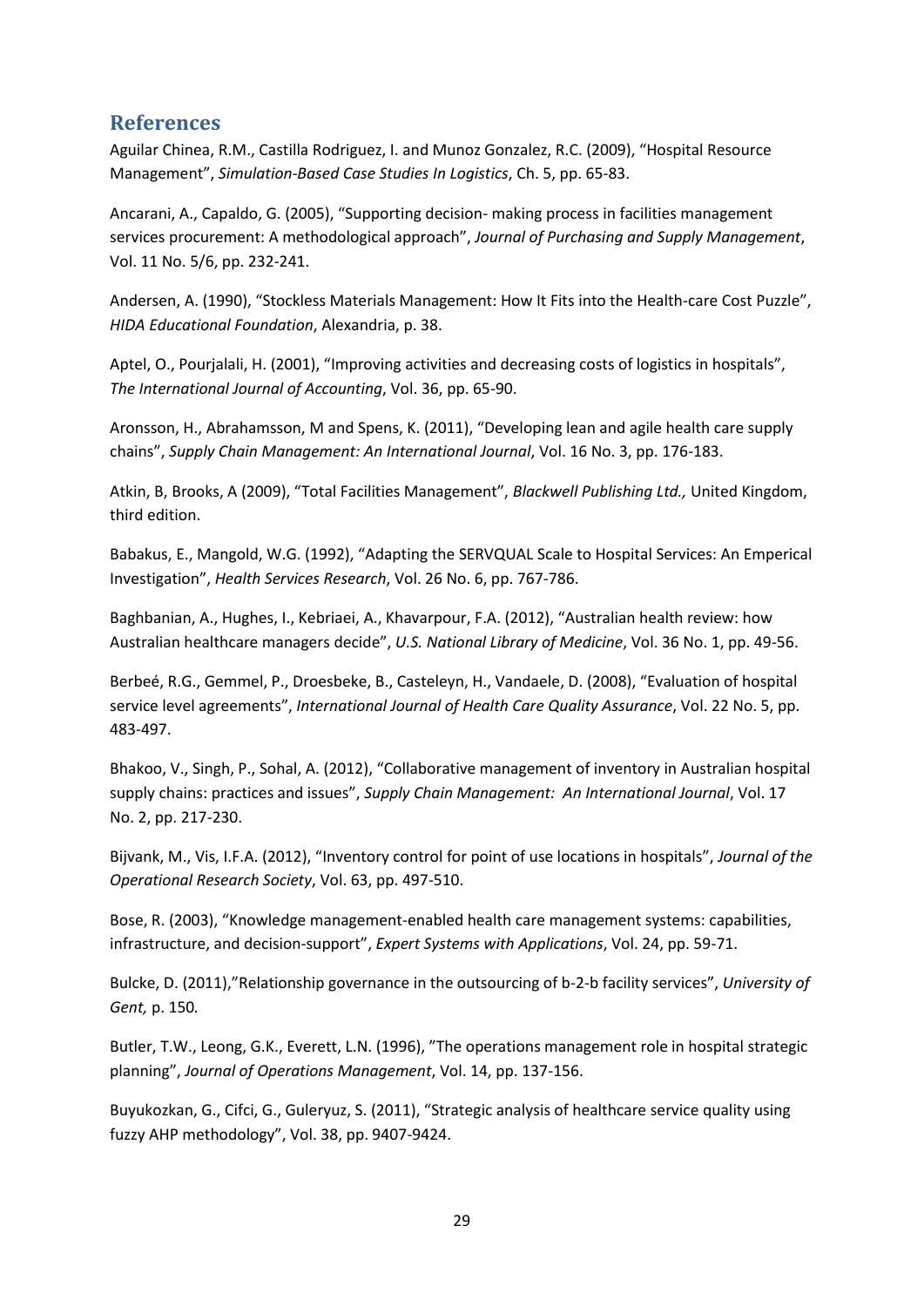Cagliano, A.C., Grimaldi, S., Rafele, C. (2011), "A systemic methodology for risk management in healthcare sector", *Safety Science*, Vol. 49, pp. 695-708.

Cavinato, J.L. (2004) "Supply chain logistics risks: From the back room to the board room", *International Journal of Physical Distribution & Logistics Management*, Vol. 34 No. 5, pp. 383 – 387.

Chan, Y.L. (1993), "Improving hospital cost accounting with activity-based costing", *Health Care Management Review*, Vol. 18 No. 1, pp. 71-77.

Chaudry, P., Dacin, P. (1997), "Strategic planning in a regulated trade bloc: The pharmaceutical industry in the Europian Union", *European Management Journal*, Vol. 15 No. 6, pp. 686-697.

Cheun, S.L., and Palan, S. (2012), "Two heads are less bubbly than one: team decision-making in an experimental asset market", *Experimental Economics*, Vol. 15 No. 3, pp. 373-397.

Choi, K., Cho, W., Lee, S., Lee, H., Kim, C. (2004), "The relationships among quality, value, satisfaction and behavorial intention in healthcare provider choice", *Journal of Business Research*, Vol. 57, pp. 913-921.

Chopra, S. and Meindl, P. (2010), "Supply chain management: Strategy, Planning, and Operation*",*  Fourth edition, *Pearson*, Global Edition.

Coles, J.W., and Hesterly, W.S. (1998), "Transaction costs, quality, and economics of scale: examining contracting choices in the hospital industry", *Journal of Corporate Finance*, Vol. 4 No. 4, pp. 321-345.

Colin, F., Guillaume, S., Tisseyre, B. (2011), "Small Catchment Agricultural Management Using Decision Variables Defined at Catchment Scale and a Fuzzy Rule-Based System: A Mediterranean Vineyard Case Study", *Water Resources Management*, Vol. 25 No. 11, pp. 2649-2668.

Dacosta-Claro, I. (2002), "The performance of material management in health care organizations", *International Journal Of Health Planning And Management*, Vol. 17, pp. 69-85.

Demirel, T., Demirel, N.C., Kahraman, C. (2010), "Multi criteria warehouse location selection using Choquet integral", *Expert Systems with Applications*, Vol. 37, pp. 3943-3952.

De Nederlandse Zorgautoriteit (2011), "Jaarverslag NZa 2010", Chapter 3, pp. 9-13, Utrecht, The Netherlands.

De Vries, J. (2011), "The shaping of inventory systems in health services: A stakeholder analysis", *International Journal of Production Economics*, Vol. 133, pp. 60-69.

De Vries, J., Huijsman, R. (2011), "Supply chain management in health services: an overview", *Supply Chain Management: An International Journal*, Vol. 16 No. 3, pp. 159-165.

Dror, M., Hartman, B., Chang, W. (2012), "The cost allocation issue in joint replenishment", *International Journal of Production Economics*, Vol. 135, pp. 242-254.

Farahani, R.Z., Steadie-Seifib, M., Asgari, N. (2010),"Multiple criteria facility location problems: a survey", *Applied Mathematical Modelling*, Vol. 34, pp. 1689-1709.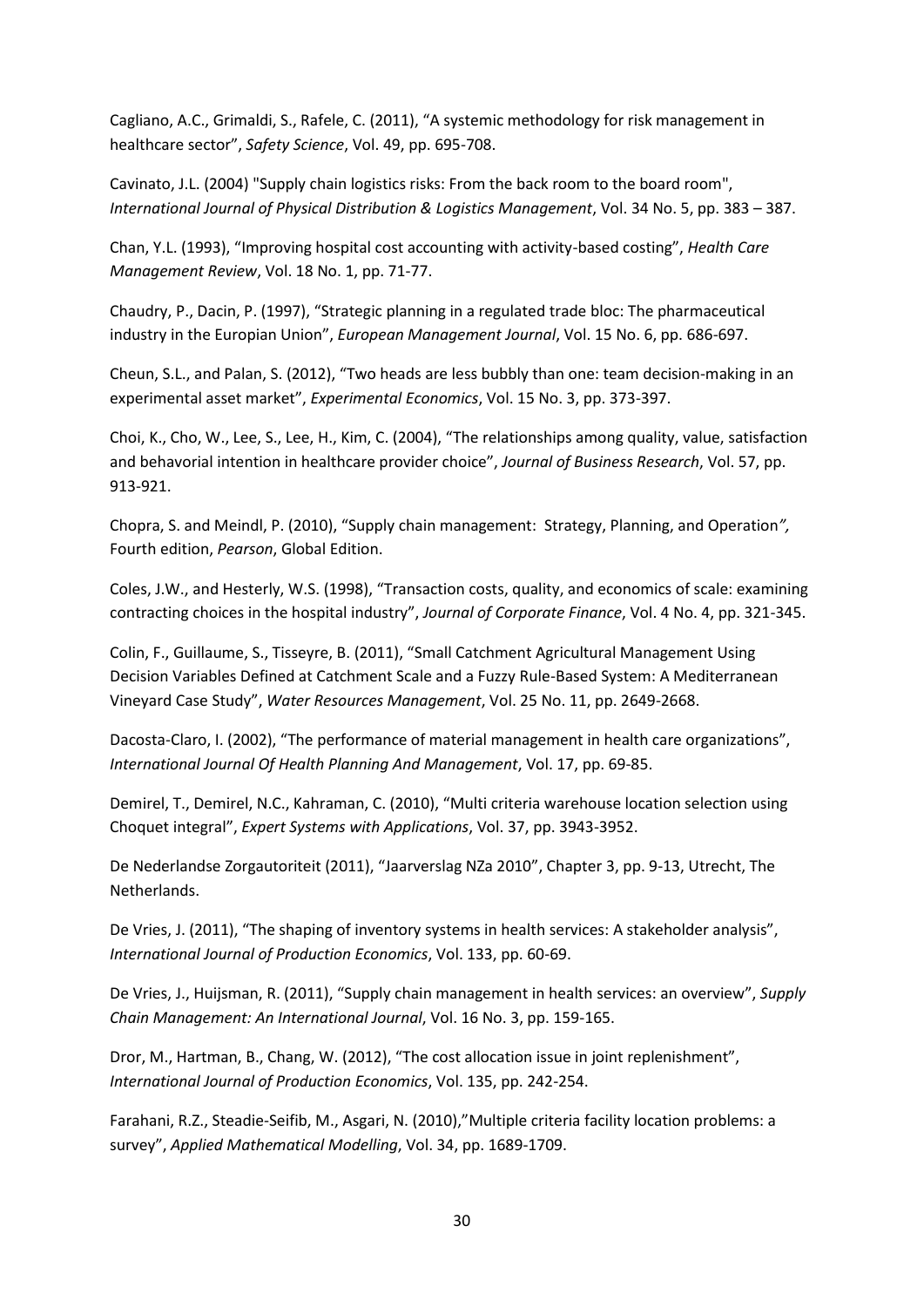Farsi, M., and Filippini, M. (2004), "An analysis of efficiency and productivity in Swiss hospitals", *Swiss Federal Statistical Office*.

Filip, F.C., and Klein, V.M. (2010), "Management of internal and external logistics flow of materials", Vol. 11 No. 2, p. 29.

Ford, W.T., and Britting, L.L. (2010), "Nonphysician providers in the hospitalist model: A prescription for change and a warning about unintended side effects", *Journal of Hospital Medicine*, Vol. 5 No. 2, pp. 99-102.

Fuchs, V.R. (1988), "The supply of surgeons and the demand for operations", *The Journal of Human Resources*, Vol. 13, pp. 35-56.

Gadde, L., and Snehota, I. (2000), "Making the most of supplier relationships", *Industrial Marketing Management*, Vol. 29, pp. 305-316.

Goes, J.B., and Park, S.H. (1997), "Interorganizational links and innovation: The case of hospital services", *The Academy of Management Journal*, Vol. 40 No. 3, pp. 673-696.

Gray, J.V., Roth, A.V., Leiblein, M.J. (2011), "Quality risk in offshore manufacturing: Evidence from the pharmaceutical", *Journal of Operations Management*, Vol. 29, pp. 737-752.

Jaros, G.G., Irlam, J., Vurgareilis, P. (1994), "The community general hospital as a doublet", *Systems Practice*, Vol. 7 No. 3.

Johnson, G., Whittington, R., Scholes, K. (2012), "Fundamentals of strategy*", Pearson Education Limited*, Second Edition.

Kirkman-Liff, B.L., Huijsman, R., Van der Grinten, T., Brink, G. (1997), "Hospital adaptation to riskbearing: managerial implications of changes in purchaser-provider contracting", *Health Policy,* Vol. 39, pp. 207-223.

Klose, A., Drexl, A. (2005), "Facility location models for distribution system design", *European Journal of Operational Research*, Vol. 162, pp. 4-29.

Kovner, A.R. (2001), "Better information for the board", *Journal of Healthcare Management*, Vol. 46 No. 1, pp. 53-66.

Kumar, A., Ozdamar, L., Zhang, C.N. (2008), "Supply chain redesign in the healthcare industry of Singapore", *Supply Chain Management: An International Journal*, Vol. 13 No. 2, pp. 95-103.

Kunnumkal, S., Topaloglu, H. (2011), "Linear programming based decomposition methods for inventory distribution systems", *European Journal of Operational Research*, Vol. 211, pp. 282-297.

Kuprenas, J.A. (2010), "Influence of construction costs on schedule performance", *Challenges, Opportunities and Solutions in Structural Engineering*, Taylor & Francis Group, London, United Kingdom.

Lapierre, S.D., Ruiz, A.B. (2007), "Scheduling logistic activities to improve hospital supply systems", *Computers and Operations Research*, Vol. 34, pp. 624-641.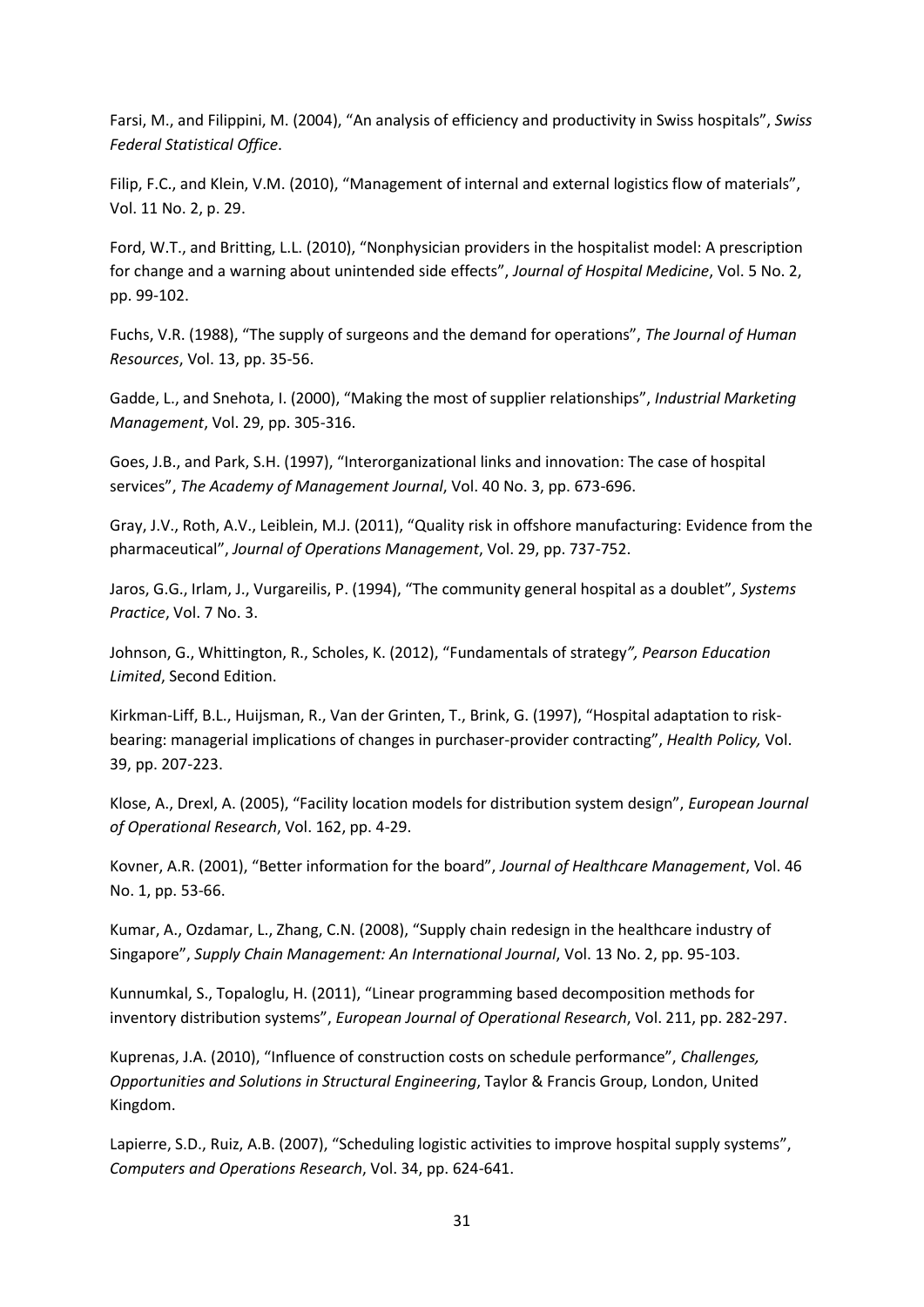Lee, S.M, Lee, D., Schniederjans, M.J. (2011), "Supply chain innovation and organizational performance in the healthcare industry", *International Journal of Operations & Production Management*, Vol. 31 No. 11, pp. 1193-1214.

Lee, H.L., Padmanabhan, V., Whang, S. (1997), "The bullwhip effect in supply chains", *Sloan Management Review Association*, Vol. 38 No 3, pp. 93-102.

Liao, H.C., Chang, H.H. (2010), "The optimal approach for parameter settings based on adjustable contracting for the hospital supply chain logistics system", *Expert Systems With Applications*, Vol. 38, pp. 4790-4797.

Lim, P.C., and Tang, N.K.H. (2000), "A study of patients' expectations and satisfaction in Singapore hospitals", *International Journal of Health Care Quality Assurance,* Vol. 13 No. 7, pp. 290-299.

Ling, F.F., Edum-Fotwe, F.T., Huat, M.T. (2008), "Designing facilities management needs into warehouse projects", *Facilities,* Vol. 26 No. 11/12, pp. 470-483.

Litman, T. (2012),"Evaluating accessibility for transportation planning: measuring people's ability to reach desired goods and activities", *Victoria Transport Policy Institute.*

Lodree, E., Jang, W., Klein, C.M. (2004), "Minimizing response time in a two-stage supply chain system with variable lead time and stochastic demand", *International Journal of Production Research*, Vol. 42 No. 11, pp. 2263-2278.

Maas, G.W.A., Pleunis, J.W. (2001), "Facility management: Strategie en bedrijfsvoering van de facilitaire organisatie", *Kluwer*, Alphen aan den Rijn.

Meijboom, B., Schmidt-Bakx, S. and Westert, G. (2011), "Supply chain management practices for improving patient-oriented care", *Supply Chain Management: An International Journal*, Vol. 16 No. 3, pp. 166-175.

Menon, N.M., Yaylacicegi, U., Cezar, A. (2009), "Differential effects of the two types of information systems: A hospital-based study", *Journal of Management Information Systems*, Vol. 26 No. 1, pp.297-316.

Monczka, R.M., Handfield, R.B., Giunipero, L.C., Patterson, J.L. (2009), "Purchasing and supply chain management", 4th edition, South Western, USA.

Mustaffa, N.H., Potter, A. (2009), "Healthcare supply chain management in Malysia: a case study", *Supply Chain Management: An International Journal*, Vol. 14 No. 3, pp. 234-243.

Naidu, G.M., Parvatiyar, A., Sheth, J.N., Westgate, L. (1999),"Does relationship marketing pay? An empirical investigation of relationship marketing practices in hospitals", *Journal of Business Research,* Vol. 46 No. 3, pp. 207-218.

Norris,H. (1988), "Remaining competitive by controlling delivered costs", *Hospital Material Management Quarterly*, Vol. 9 No. 3, pp. 57-72.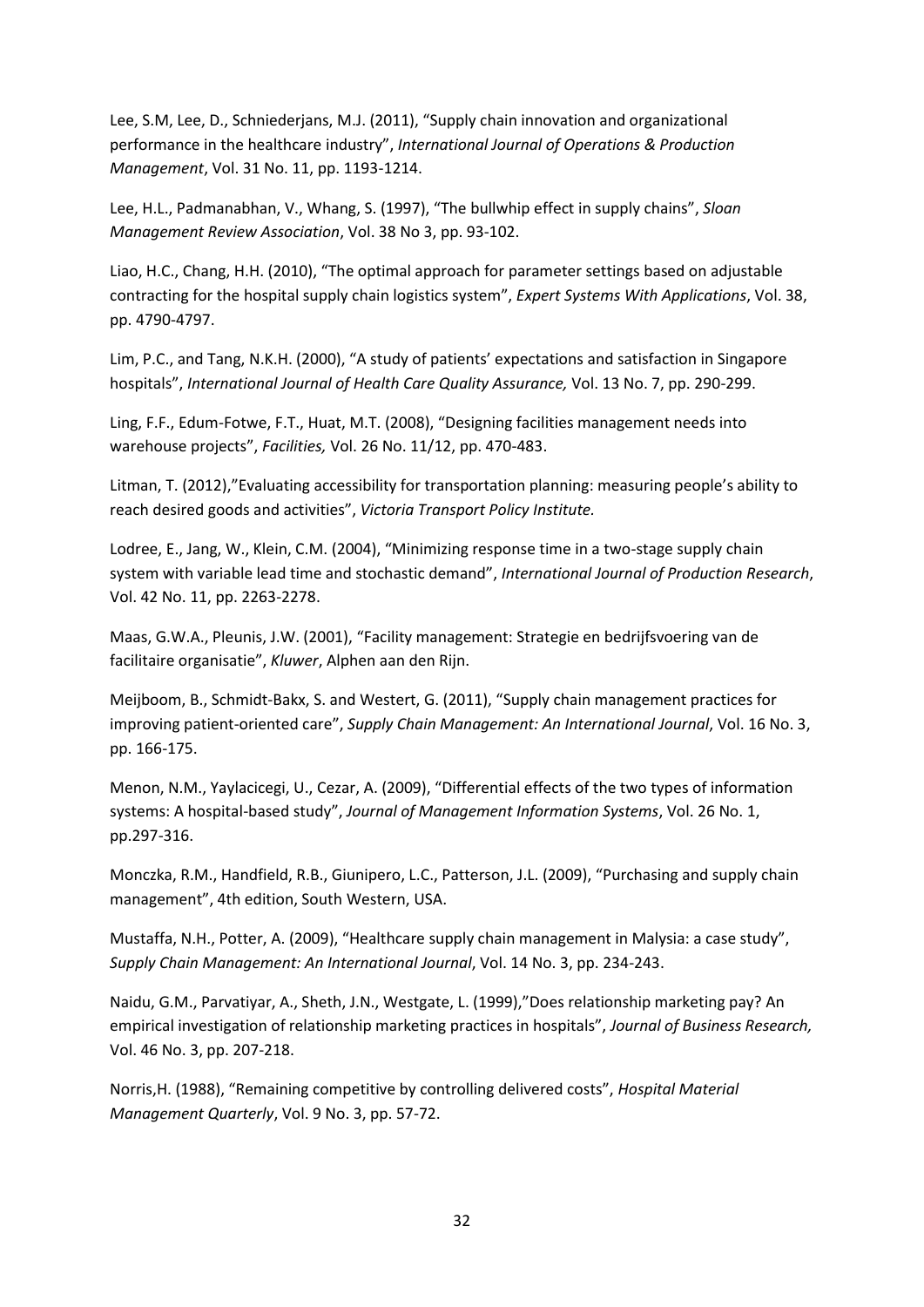Nicholson, L., Vakharia, A.J. and Selcuk Erenguc, S. (2004), "Outsourcing inventory management decisions in healthcare: Models and application", *European Journal of Operational Research*, Vol. 154, pp. 271-290.

Okoroh, M.I., Gombera, P.P., John, E., Wagstaff, M. (2001), "Adding value to the healthcare sector: a facilities management partnering arrangement case study", *Facilities,* Vol. 19 No. 3/4, pp. 157-163.

O'Neil, S., Purkanto, A. (2009), "Is it time to relocate your central storeroom? Consider these factors as you evaluate an on-site vs. off-site location", *Materials Management in Health Care*, Vol. 22 No. 6, pp. 1-4.

Parasuraman, A., Zeithaml, V.A., Berry, L.L. (1985), "A conceptual model of service quality and its implication", *Journal of Marketing* , Vol. 49, pp. 41-50.

Pan, Z.X. and Pokharel, S. (2007), "Logistics in hospitals: a case study of some Singapore hospitals", *Leadership in Health Services*, Vol. 20 No. 3, pp. 197-207.

Poulin, E. (2003), "Benchmarking the hospital logistics process a potential cure for the ailing health care sector", *Management for strategic business ideas,* Vol. 77 No. 1, p. 20.

Rego, N. and Sousa, J.P. (2009), "Supply chain coordination in hospitals", *International Federation for Information Processing*, pp. 117-127.

Rivard-Royer, H., Landry, S. and Beaulieu, M. (2002), "Hybrid stockless: a case study", *International Journal of Operations & Production Management*, Vol. 22 No. 4, pp. 412-424.

Shohet, I.M., and Lavy, S. (2004), "Healthcare facilities management: state of the art review", *Facilities,* Vol. 22 No. 7/8, pp. 210-220.

Spekman, R.E., and Davis, E.W. (2004), "Risky business: Expanding the discussion on risk and the extended enterprise", *International Journal of Physical Distribution & Logistics Management,* Vol. 34 No. 5, pp. 414-433.

Su, S.I., Gammelgaard, B., Yang, S. (2011),"Logistics innovation process revisited: insights from a hospital case study", *International Journal of Physical Distribution & Logistics Management*, Vol. 41 No. 6, pp.577 – 600.

Tancrez, J.S., Lange, J.C., Semal, P. (2012), "A location-inventory model for large three-level supply chains", *Transportation Research Part E-logistics and Transportation Review*, Vol. 48 No. 2, pp. 485- 502.

Teng, J.T., and Yang, H.L. (2004), "Deterministic economic order quantity models with partial backlogging when demand and cost are fluctuating with time", *Journal of the Operational Research Society*, Vol. 55, pp. 495-503.

Twynstra en Gudde (2011), "De Nederlandsche Facility Management Markt 2010: Een overzicht van cijfers, trends en ontwikkelingen", The Netherlands.

Vandamme, R., and Leunis, J. (1993), "Development of a multiple-item scale for measuring hospital service quality", *International Journal of Service Industry Management*, Vol. 4 No. 3, pp. 30-49.